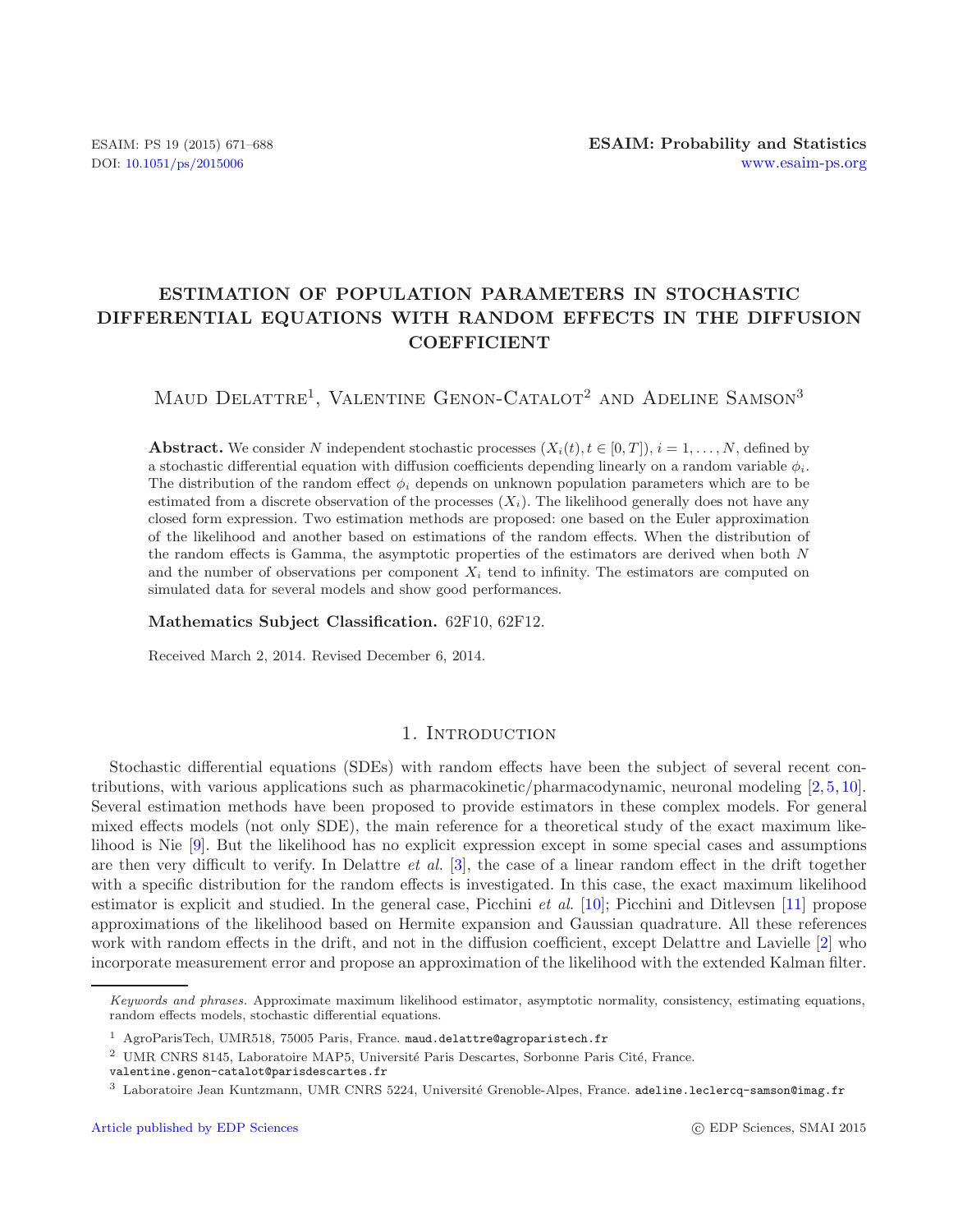<span id="page-1-1"></span>Here, we focus on discretely observed SDEs with a random effect in the diffusion coefficient. The distribution of the random effect depends on unknown parameters to be estimated. Applications of these models have been considered in population pharmacokinetics or pharmacodynamic where the diffusion coefficient represents the intra-individual variability, which may vary from one individual to another, thus being modeled as a random effect [\[2\]](#page-17-0). We assume that there is a linear random effect in the diffusion coefficient. For simplicity, we assume that the drift is zero in Sections [2](#page-1-0) and [3,](#page-3-0) and give the extension to the case of non null drift in Section [4.](#page-6-0)

Statistical inference for discretely observed SDEs with no random effects has been widely studied (see [\[8](#page-17-6)], and references therein). In Genon-Catalot and Jacod [\[6\]](#page-17-7) the estimation of unknown fixed parameters in the diffusion coefficient is studied with discrete observations of a single trajectory when the sampling interval tends to zero. The likelihood of these observations is not explicit, therefore estimating equations are built based on the Euler approximation of the SDE with drift set to zero. One of the strategies described below follows the same idea, but here the parameters are random. This complicates the definition and the theoretical study of the estimator.

More precisely, we consider N real valued stochastic processes  $(X_i(t), t \geq 0)$ ,  $i = 1, \ldots, N$ , with dynamics ruled by the following SDEs:

<span id="page-1-2"></span>
$$
d X_i(t) = \phi_i \sigma(X_i(t)) dW_i(t), \quad X_i(0) = x_i^0, \, i = 1, \dots, N,
$$
\n(1.1)

where  $(W_i)_{1\leq i\leq N}$  are N independent Wiener processes,  $(\phi_i)_{1\leq i\leq N}$  are N *i.i.d.* random variables taking values in  $(0, +\infty)$ ,  $(\phi_i)_{1 \leq i \leq N}$  and  $(W_i)_{1 \leq i \leq N}$  are independent. The function  $\sigma(x)$  is known and real-valued. Each process  $(X_i(t))$  represents an individual, the variable  $\phi_i$  represents the random effect of individual i. The variables  $(\phi_i)_{1\leq i\leq N}$  have a common distribution  $g(\varphi,\theta)d\nu(\varphi)$  on  $(0,+\infty)$  where  $\nu$  is a dominating measure and  $\theta$  is a vector of unknown parameters called population parameters, belonging to a set  $\Theta \subset \mathbb{R}^p$ .

Our aim is to estimate  $\theta$  from discrete observations  $\{X_i(t_j), j = 1, \ldots, n, i = 1, \ldots, N\}$  where  $t_j = jT/n$  and  $T$  is fixed. In the case of a linear random effect in the diffusion coefficient  $(1.1)$ , choosing an inverse Gamma distribution leads to explicit estimators. Therefore, we consider the specific case

$$
\phi_i = \frac{1}{\Gamma_i^{1/2}} \quad \text{with} \quad \Gamma_i \sim G(a,\lambda), \quad a > 0, \lambda > 0, \quad \theta = (a,\lambda). \tag{1.2}
$$

We study the exact maximum likelihood estimator in the case  $\sigma(.) \equiv 1$ . When  $\sigma(.) \not\equiv 1$ , we build estimating equations based on the Euler's approximation of the fixed effect diffusion model. The difficulty of these estimating equations is that the Euler's approximation has to be integrated out with respect to the distribution of the random effects. Moreover, we build another type of estimating equations, corresponding to the ideal likelihood of directly observed random effects where estimators of the random effects are plugged in. This second approach has the advantage to be easily generalized to any distribution for the random effects.

The paper is organized as follows. Section [2](#page-1-0) introduces some assumptions and gives the exact likelihood and its approximation obtained by Euler's scheme. Our asymptotic framework is when the number  $N$  of subjects tends to infinity. In Section [3,](#page-3-0) we study the asymptotic properties of the estimators. When  $\sigma(.) \equiv 1$ , the exact maximum likelihood estimator of  $\theta$  is asymptotically Gaussian with rate  $\sqrt{N}$  both for fixed number of exact maximum likelihood estimator of  $\theta$  is asymptotically Gaussian with rate  $\sqrt{N}$  both for fixed numbe measurements per subject n and for n tending to infinity. When  $\sigma(.) \neq 1$ , we must assume that n depends on measurements per subject *n* and for *n* tending to minity. When  $\sigma(.) \neq 1$ , we must assume that *n* depends on *N* and satisfies the constraint  $N/n \to 0$  for the first method,  $\sqrt{N}/n \to 0$  for the second. Our estimators a A and satisfies the constraint  $N/n \to 0$  for the first method,  $\sqrt{N}/n \to 0$  for the second. Our estimators are asymptotically Gaussian with rate  $\sqrt{N}$ . Section [4](#page-6-0) deals with a non nul drift. Simulations illustrate the beh of the estimators and results are presented in Section [5.](#page-7-0) Section [6](#page-8-0) concludes the paper with some extensions. Proofs are gathered in Appendix.

#### 2. Exact and approximate likelihoods

<span id="page-1-0"></span>Consider N real valued stochastic processes  $(X_i(t), t \geq 0)$ ,  $i = 1, \ldots, N$ , with dynamics ruled by [\(1.1\)](#page-1-1). The processes  $(W_i)_{1\leq i\leq N}$  and the r.v.'s  $(\phi_i)_{1\leq i\leq N}$  are defined on a common probability space  $(\Omega, \mathcal{F}, \mathbb{P})$ . Consider the filtration  $(\mathcal{F}, t > 0)$  defined by  $\mathcal{F}$  =  $(\mathcal{F}^t, W(s) \circ \mathcal{F}^t, W(s) \circ \mathcal{F}^t)$ the filtration  $(\mathcal{F}_t, t \geq 0)$  defined by  $\mathcal{F}_t = \sigma(\phi_i, W_i(s), s \leq t, i = 1, ..., N)$ . As  $\mathcal{F}_t = \sigma(W_i(s), s \leq t) \vee \mathcal{F}_t^i$ ,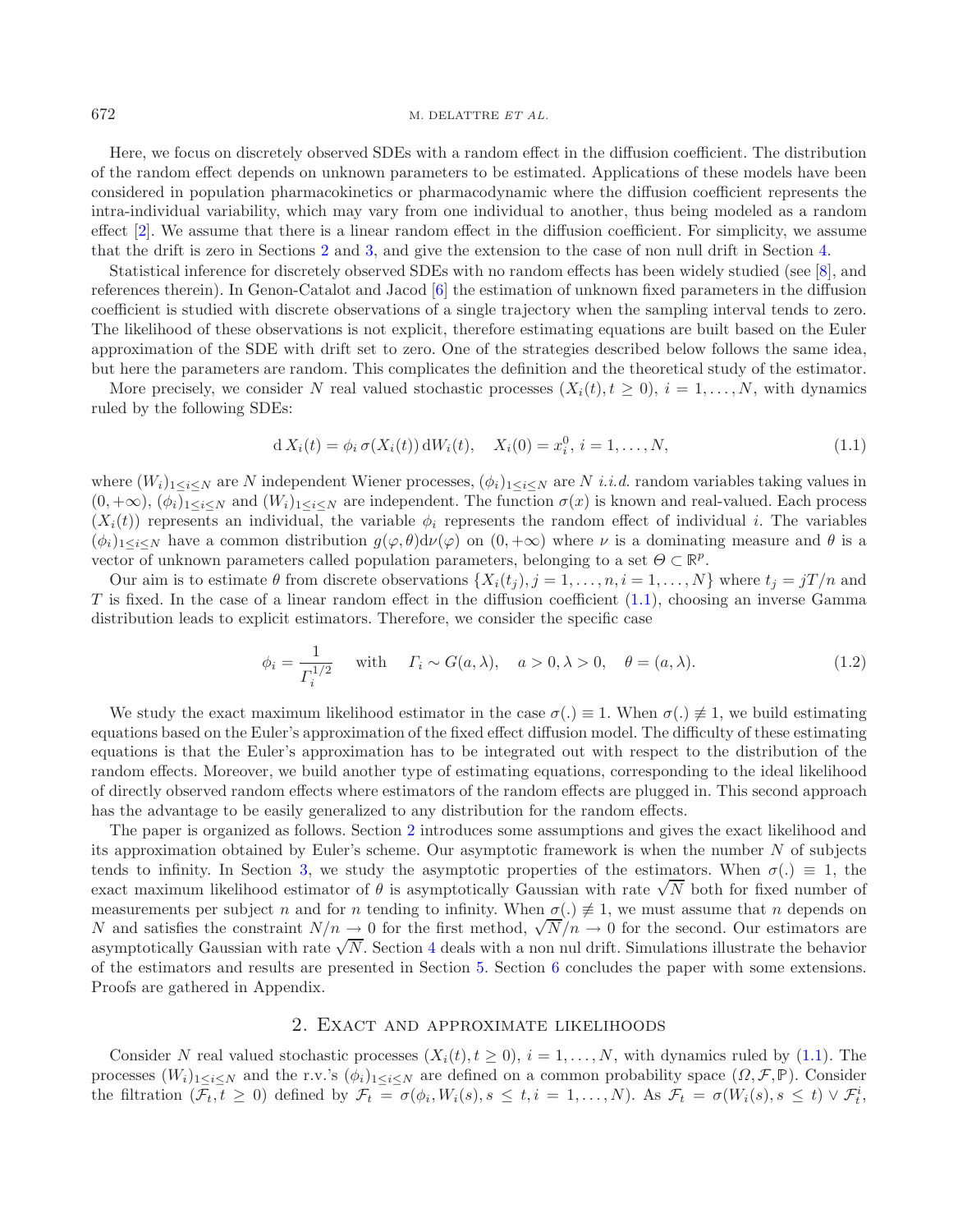<span id="page-2-0"></span>with  $\mathcal{F}_t^i = \sigma(\phi_i, \phi_j, W_j(s), s \le t, j \ne i)$  independent of  $W_i$ , each process  $W_i$  is a  $(\mathcal{F}_t, t \ge 0)$ -Brownian motion. Moreover, the random variables  $\phi_i$  are  $\mathcal{F}_0$ -measurable. In what follows, we assume that

(H1) The function  $\sigma$  belongs to  $C^2(\mathbb{R})$  and for all  $x \in \mathbb{R}$ ,  $0 < \sigma_0^2 \leq \sigma^2(x) \leq \sigma_1^2$ ,  $|\sigma'(x)| + |\sigma''(x)| \leq K$ .

Under (H1), the process  $(X_i(t))$  is well-defined and  $(\phi_i, X_i(t))$  is strong Markov adapted to the filtration  $(\mathcal{F}_t, t \geq 0)$ 0). The N processes  $(\phi_i, X_i(.))_{1 \leq i \leq N}$  are independent. For all  $\varphi$ , and all  $x_i^0 \in \mathbb{R}$ , the fixed effect SDE

<span id="page-2-1"></span>
$$
d X_i^{\varphi, x_i^0}(t) = \varphi \sigma(X_i^{\varphi, x_i^0}(t)) dW_i(t), \quad X_i^{\varphi, x_i^0}(0) = x_i^0
$$
\n(2.1)

admits a unique strong solution process  $(X_i^{\varphi,x_i^0}(t), t \ge 0)$  adapted to the filtration  $(\mathcal{F}_t, t \ge 0)$ . From the Markov property of  $(\phi_i, X_i(t))$ , we deduce that the conditional distribution of  $X_i$  given  $\phi_i = \varphi$  is identical to the distribution of  $X_i^{\varphi,x_i^0}$  (for more details, see [\[3\]](#page-17-4)).

For  $i = 1, \ldots, N$ , the process  $(X_i(t), t \in [0, T])$  is discretely observed at times  $t_j = jT/n$ ,  $j = 0, \ldots, n$  and we set for fixed  $T$ :

$$
\Delta = \frac{T}{n}, \qquad X_i = (X_i(t_j), j = 1, \dots, n), \quad i = 1, \dots, N.
$$
\n(2.2)

We start with the exact likelihood of [\(2.2\)](#page-2-0). The distribution of the observations  $(X_i)_{1\leq i\leq N}$  on  $\prod_{i=1}^N \mathbb{R}^n$  has the form  $P_\theta = \otimes_{i=1}^N P_\theta^i$  where  $P_\theta^i$  is the distribution of  $X_i$  on  $\mathbb{R}^n$ . If  $Q_{\$  $X_i^{\varphi} = (X_i^{\varphi,x_i^0}(t_j), j = 1,\ldots,n)$  and  $p_t(x, y, \varphi)$  the transition density of  $(2.1)$ , then  $Q_{\varphi,x_i^0}^i$  admits the density  $\prod_{j=1}^{n} p_{\Delta}(x_{i,j-1}, x_{i,j}, \varphi)$  w.r.t. the Lebesgue's measure of  $\mathbb{R}^{n}$  (with  $x_{i,0} = x_{i}^{0}$ ). Therefore, the density of  $P_{\theta}^{i}$  w.r.t.<br>the Lebesgue's measure of  $\mathbb{R}^{n}$  is given by: the Lebesgue's measure of  $\mathbb{R}^n$  is given by:

$$
\lambda_i(\theta, \mathbf{x_i}) = \int_0^{+\infty} g(\varphi, \theta) \prod_{j=1}^n p_{\Delta}(x_{i,j-1}, x_{i,j}, \varphi) d\nu(\varphi),
$$

<span id="page-2-3"></span>where  $\mathbf{x_i} = (x_{i,j}, j = 1, \ldots, n)$ . The exact likelihood is  $\Lambda_N(\theta) = \prod_{i=1}^N \lambda_i(\theta, \mathbf{x_i})$ . Here, we are faced with two problems First, the transition densities of (2.1) are generally not explicit. Second, and this is speci problems. First, the transition densities of [\(2.1\)](#page-2-1) are generally not explicit. Second, and this is specific to random effect models (SDE or more generally non Gaussian models), even if these transition densities were explicit, it is generally not possible to get a closed-form expression for the marginal density of  $X_i$ , which corresponds to the integral  $\lambda_i(\theta, \mathbf{x}_i)$ . Therefore the exact likelihood is not explicit and difficult to study theoretically and numerically.

Instead of using the exact transition densities of  $(2.1)$ , it is now standard to use the approximation given by the transition densities of the corresponding Euler's scheme, *i.e.* the one-step discretisation of [\(2.1\)](#page-2-1) (see  $e.g.$  [\[4](#page-17-8), [6](#page-17-7), [8](#page-17-6)]), although for small n, it may give a bias. Therefore, we introduce

$$
\tilde{L}_i(X_i, \varphi) = \frac{1}{\varphi^n \prod_{j=1}^n \sigma(X_i(t_{j-1}))} \exp\left(-\frac{S_i}{2\varphi^2}\right) \propto \frac{1}{\varphi^n} \exp\left(-\frac{S_i}{2\varphi^2}\right),
$$

with, for  $i = 1, \ldots, N$ ,

<span id="page-2-2"></span>
$$
S_i = \frac{1}{\Delta} \sum_{j=1}^n \frac{\left(X_i(t_j) - X_i(t_{j-1})\right)^2}{\sigma^2 \left(X_i(t_{j-1})\right)}.
$$
\n(2.3)

Note that when  $\sigma(.) \equiv 1$ ,  $\tilde{L}_i(X_i, \varphi)$  is the exact density of  $(X_i^{\varphi, x_i^0}(t_j), j = 1, \ldots, n)$  (see [\(2.1\)](#page-2-1)). To estimate  $\theta$ , instead of the exact likelihood, we introduce the approximate likelihood, corresponding to the Euler's scheme integrated with respect to the random effects distribution:

$$
\tilde{\Lambda}_N(\theta) = \prod_{i=1}^N \int_0^{+\infty} \varphi^{-n} \exp\left(-\frac{S_i}{2\varphi^2}\right) g(\varphi, \theta) d\nu(\varphi).
$$
\n(2.4)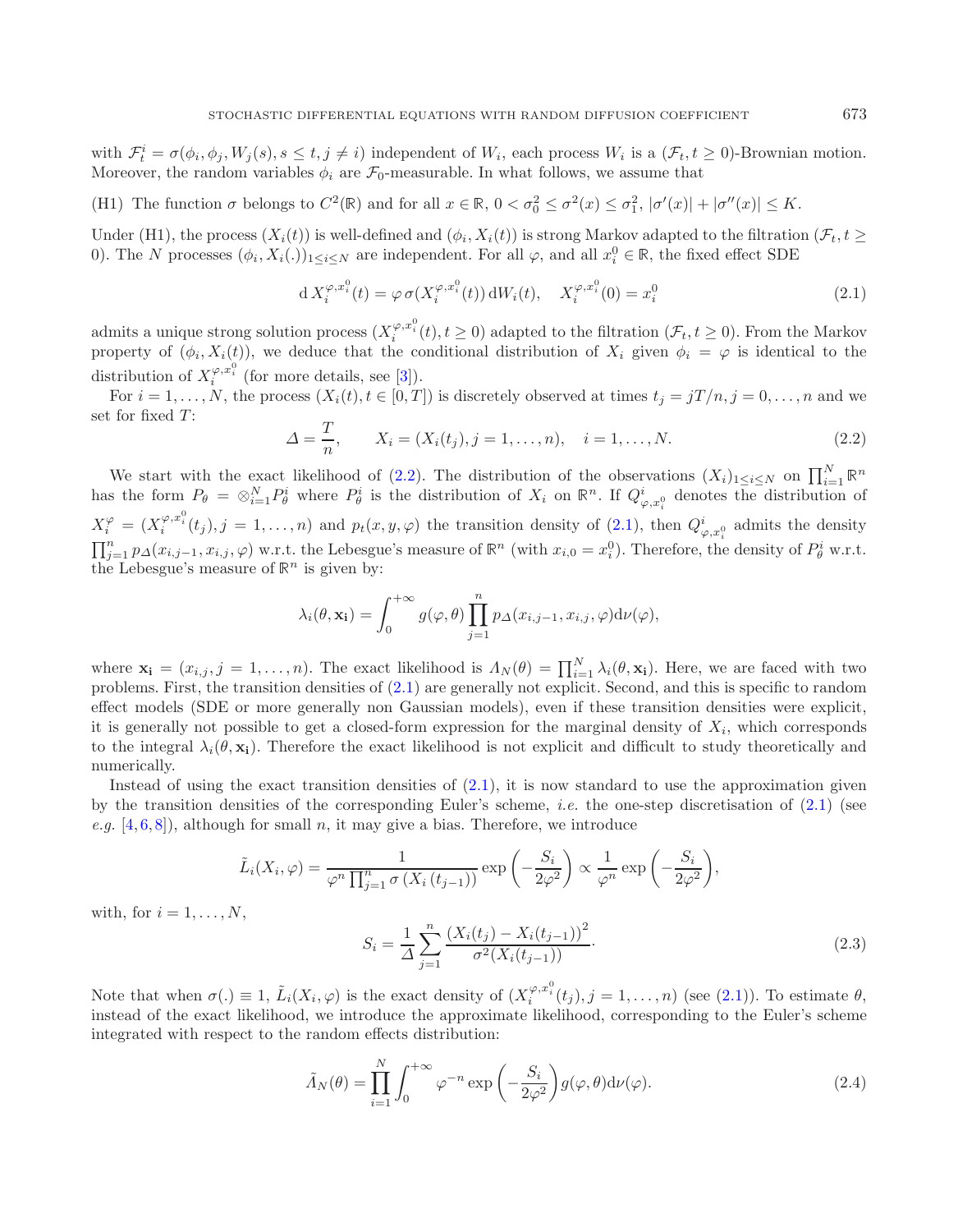When  $\sigma(.) \equiv 1$ , the problem reduces to  $S_i/n = \phi_i^2 \frac{1}{n} \sum_{j=1}^n$  $j=1$  $\frac{(W_i(t_j)-W_i(t_{j-1}))^2}{\Delta}$  and  $\frac{1}{n\Delta}\sum_{j=1}^n (W_i(t_j)-W_i(t_{j-1}))^2$ <br>the model can be seen as an ebservation of  $\phi$ , with has a distribution  $\chi^2(n)/n$ , and is independent of  $\phi_i$ . Thus the model can be seen as an observation of  $\phi_i$  with a multiplicative error. In both cases of  $\sigma(.) \equiv 1$  and  $\sigma(.) \not\equiv 1$ , a theoretical study of the estimators based on  $\tilde{\Lambda}_N(\theta)$  could be possible using the approach developed by [\[9](#page-17-3)] but his assumptions are generally difficult to verify. Below, as in Delattre *et al.* [\[3\]](#page-17-4), we rather introduce a specific distribution for the random effects allowing to obtain an explicit formula for [\(2.4\)](#page-2-2). In Section [3,](#page-3-0) we are able to directly study the corresponding estimators.

<span id="page-3-1"></span>**Remark 2.1.** Except in the case  $\sigma(.) \equiv 1$  where [\(2.4\)](#page-2-2) is the exact likelihood, our approach based on an approximate likelihood imposes a double asymptotic framework where both  $N$  and  $n$  tend to infinity. As  $n \to \infty$ , note that the statistic  $S_i$  based on the *i*th trajectory provides an estimator of the random effect  $\phi_i^2$ . Indeed, let  $M_i(t) = \int_0^t \sigma(X_i(s)) dW_i(s)$ , and

$$
R_i = \sum_{j=1}^{n} (M_i(t_j) - M_i(t_{j-1}))^2 / \sigma^2(X_i(t_{j-1})).
$$
\n(2.5)

<span id="page-3-4"></span><span id="page-3-0"></span>By standard properties of quadratic variations,  $R_i/T \to 1$  in probability as  $n \to \infty$ . Thus, using  $X_i(t_j) =$  $X_i(t_{j-1}) + \int_{t_{j-1}}^{t_j} \phi_i \sigma(X_i(s)) \, dW_i(s), S_i/n = \phi_i^2 R_i/T$  tends to  $\phi_i^2$ .

# 3. A specific distribution for the random effect

For a general distribution  $g(\varphi, \theta) d\nu(\varphi)$  of the random effect  $\phi_i$ , the integral in [\(2.4\)](#page-2-2) has no explicit expression. However, for the conjugate distribution, namely the inverse Gamma [\(1.2\)](#page-1-2), an explicit expression is obtained. The unknown parameter is then  $\theta = (a, \lambda) \in \Theta = \mathbb{R}^+ \times \mathbb{R}^+$ . The true value is denoted by  $\theta_0$ .

Let us start with the ideal case of directly observed random effects  $\phi_i$  (or  $\Gamma_i$ ). Then, the exact log-likelihood of  $(\Gamma_1,\ldots,\Gamma_N)$  is given by:

<span id="page-3-3"></span>
$$
\ell_N(\theta) = Na \log \lambda - N \log \Gamma(a) + (a - 1) \sum_{i=1}^N \log \Gamma_i - \lambda \sum_{i=1}^N \Gamma_i
$$
\n(3.1)

with associated score function  $S_N(\theta) = \left(\frac{\partial}{\partial \lambda} \ell_N(\theta) \frac{\partial}{\partial a} \ell_N(\theta)\right)'$  where

$$
\frac{\partial}{\partial \lambda} \ell_N(\theta) = \sum_{i=1}^N \left( \frac{a}{\lambda} - \Gamma_i \right), \frac{\partial}{\partial a} \ell_N(\theta) = \sum_{i=1}^N \left( -\psi(a) + \log \lambda + \log \Gamma_i \right),
$$

where  $\psi(z) = \frac{\Gamma'(z)}{\Gamma(z)}$  is the di-gamma function. By standard properties of Gamma distributions, we have, under the true value  $\theta_0$ ,  $(1/\sqrt{N})S_N(\theta_0) \rightarrow_{\mathcal{D}} \mathcal{N}_2(0,\mathcal{I}(\theta_0))$ , where  $\mathcal{I}(\theta)$  is

$$
\mathcal{I}(\theta) = \begin{pmatrix} \frac{a}{\lambda^2} & -\frac{1}{\lambda} \\ -\frac{1}{\lambda} & \psi'(a) \end{pmatrix}.
$$
\n(3.2)

Note that using properties of the di-gamma function (see Sect. [6\)](#page-16-0),  $\mathcal{I}(\theta)$  is invertible for all  $\theta \in (0, +\infty)^2$ . The maximum likelihood estimator based on the observation of  $\Gamma_1,\ldots,\Gamma_N$ , denoted  $\theta_N = \theta_N(\Gamma_1,\ldots,\Gamma_N)$  is The maximum intention destimator based on the observation of  $I_1, \ldots, I_N$ , deconsistent and satisfies  $\sqrt{N}(\theta_N - \theta_0) \to_{\mathcal{D}} \mathcal{N}_2(0, \mathcal{I}^{-1}(\theta_0))$  as N tends to infinity.

But the  $\Gamma_i$ 's are not observed. Two different strategies are studied. Following Remark [2.1,](#page-3-1) a natural idea consists in plugging in  $\ell_N(\theta)$  the estimator  $n/S_i$  of  $\Gamma_i$ . This reveals to be more complex than expected (Sect. [3.2\)](#page-5-0) and we will need to truncate the estimator  $n/S_i$ . The other strategy (Sect. [3.1\)](#page-4-0) is based on [\(2.4\)](#page-2-2). We provide asymptotic results when n is fixed and  $N \to \infty$  in the case  $\sigma(.) \equiv 1$ , and when both  $n, N \to \infty$  for a general  $\sigma(.)$ .

<span id="page-3-2"></span>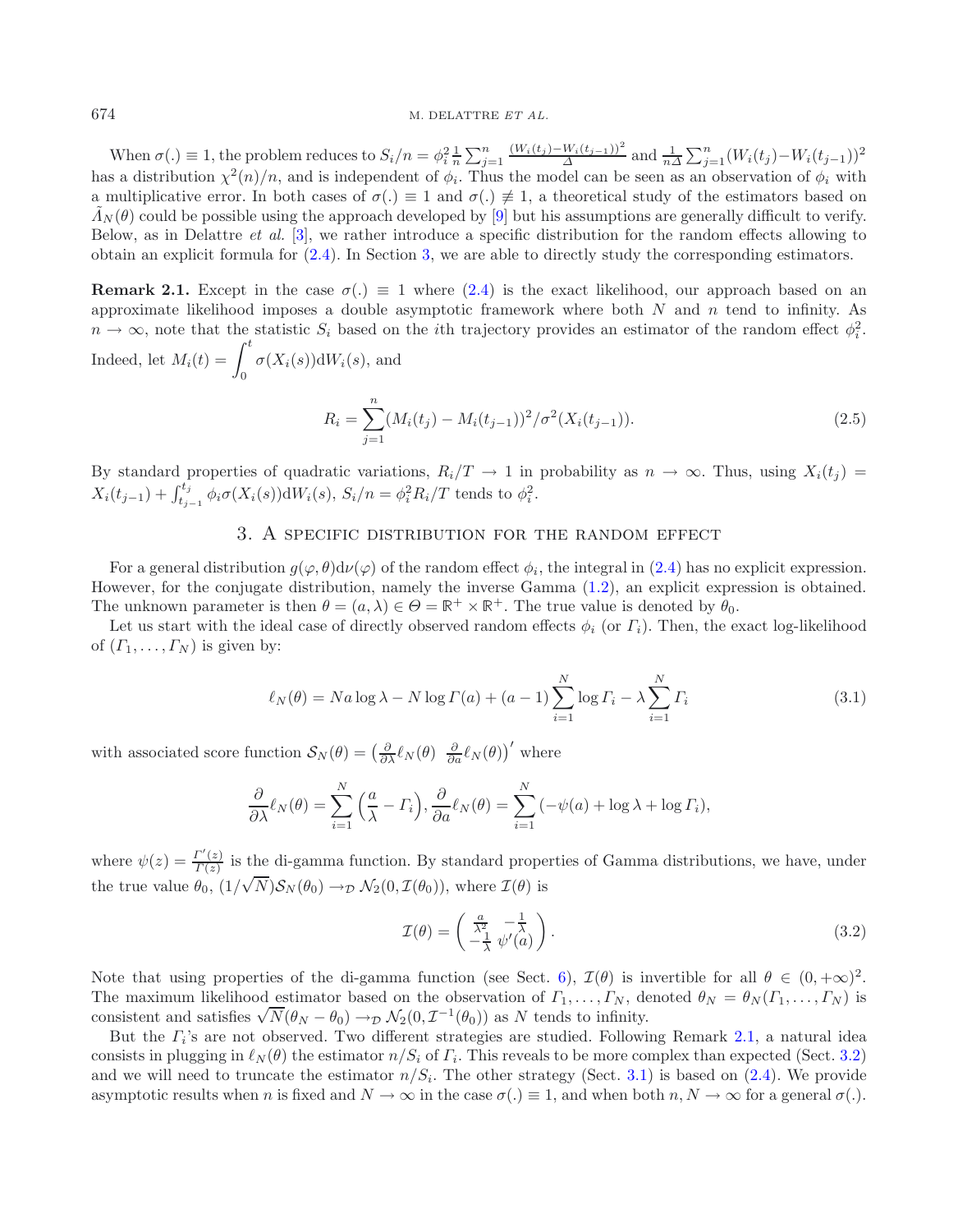# <span id="page-4-0"></span>**3.1. Estimation based on the Euler approximation of the likelihood**

Let  $\tilde{\mathcal{L}}_N(\theta) = \log \tilde{\Lambda}_N(\theta)$  be the log Euler contrast (see [\(2.3\)](#page-2-3) and [\(2.4\)](#page-2-2)). **Proposition 3.1.** *Under* (H1) *and* [\(1.2\)](#page-1-2)*, we have:*

<span id="page-4-8"></span><span id="page-4-5"></span>
$$
\tilde{\mathcal{L}}_N(\theta) = \sum_{i=1}^N \log \left( \frac{\Gamma\left(a + n/2\right)}{\Gamma(a)} \right) + aN \log \lambda - \sum_{i=1}^N (a + n/2) \log \left( \lambda + \frac{1}{2} S_i \right). \tag{3.3}
$$

The associated gradient vector (pseudo-score function)

<span id="page-4-7"></span><span id="page-4-6"></span>
$$
\tilde{G}_N(\theta) = \left(\frac{\partial}{\partial \lambda} \tilde{\mathcal{L}}_N(\theta) \frac{\partial}{\partial a} \tilde{\mathcal{L}}_N(\theta)\right)'
$$
\n(3.4)

is given by  $\frac{\partial}{\partial \lambda} \tilde{\mathcal{L}}_N(\theta) = \sum_{i=1}^N \left( \frac{a}{\lambda} - \frac{a+n/2}{\lambda + S_i/2} \right)$ ) and  $\frac{\partial}{\partial a} \tilde{\mathcal{L}}_N(\theta) = \sum_{i=1}^N (\psi(a+n/2) - \psi(a)) + \sum_{i=1}^N \log \left( \frac{\lambda}{\lambda + S_i/2} \right)$  . For the Hessian matrix (pseudo Fisher information matrix)

$$
\widetilde{\mathcal{I}}_{N}(\theta) = -\left(\frac{\frac{\partial^{2}}{\partial \lambda^{2}} \widetilde{\mathcal{L}}_{N}(\theta)}{\frac{\partial^{2}}{\partial \lambda \partial a} \widetilde{\mathcal{L}}_{N}(\theta)} \frac{\frac{\partial^{2}}{\partial \lambda \partial a} \widetilde{\mathcal{L}}_{N}(\theta)}{\frac{\partial^{2}}{\partial a^{2}} \widetilde{\mathcal{L}}_{N}(\theta)}\right),
$$
\n(3.5)

we get  $\frac{\partial^2}{\partial \lambda^2} \tilde{\mathcal{L}}_N(\theta) = -\sum_{i=1}^N \left( \frac{a}{\lambda^2} - \frac{a+n/2}{(\lambda+S_i/2)^2} \right)$  $\int$ ,  $\frac{\partial^2}{\partial \lambda \partial a} \tilde{\mathcal{L}}_N(\theta) = \sum_{i=1}^N \left( \frac{1}{\lambda} - \frac{1}{\lambda + S_i/2} \right)$ ) and  $\frac{\partial^2}{\partial a^2}$  $\tilde{\mathcal{L}}_N(\theta) = -N(\psi'(a) - \psi'(a+n/2)).$  We study the estimators defined by the estimating equation:

<span id="page-4-9"></span>
$$
\tilde{G}_N(\tilde{\theta}_N) = 0. \tag{3.6}
$$

We consider two asymptotics: n fixed (Sect. [3.1.1\)](#page-4-1) and  $n \to \infty$  (Sect. [3.1.2\)](#page-5-1).

### <span id="page-4-1"></span>*3.1.1. Fixed number of observations per subject*

We assume that the number  $n$  of observations per subject is fixed and that the number of subjects  $N$  tends to infinity. The only model that can be studied with this asymptotic is the special case  $\sigma(.) \equiv 1$ . We denote by the upper index 1 all the quantities associated to this model:  $dX_i^1(t) = \phi_i dW_i(t)$ , and the statistic is

<span id="page-4-2"></span>
$$
S_i^1 = \sum_{j=1}^n (X_i^1(t_j) - X_i^1(t_{j-1}))^2 / \Delta.
$$
 (3.7)

<span id="page-4-4"></span>The distribution of  $S_i^1$  can be explicitly computed.

**Proposition 3.2.** *Under*  $P_{\theta}$ , the random variables  $\beta_i^1(\lambda) = \frac{\lambda}{\lambda + S_i^1/2}$ ,  $i = 1, ..., N$ , are independent and  $\beta_i^1(\lambda)$ *has distribution beta of the first kind on*  $(0,1)$  *with parameters*  $(a, n/2)$ *. The random variables*  $S_i^1/(2\lambda)$  *are independent with distribution on*  $(0, +\infty)$  *beta of the second kind with parameters*  $(n/2, a)$ *.* 

Then,  $\tilde{\mathcal{L}}_N(\theta) = \tilde{\mathcal{L}}_N^1(\theta)$  where  $S_i$  is replaced by  $S_i^1$  in the exact log-likelihood. Define the associated exact maximum likelihood estimator as any solution of:

$$
\hat{\theta}_N^1 = \text{Argsup}_{\theta} \ \tilde{\mathcal{L}}_N^1(\theta). \tag{3.8}
$$

<span id="page-4-3"></span>**Proposition 3.3.** *Assume that n is fixed. Then, the maximum likelihood estimator*  $\hat{\theta}_N^1$  [\(3.8\)](#page-4-2) *is consistent. Let* 

$$
\mathcal{I}_n(\theta) = \begin{pmatrix} \frac{a(n/2)}{\lambda^2 (a+1+n/2)} & -\frac{n/2}{\lambda (a+n/2)} \\ -\frac{n/2}{\lambda (a+n/2)} & \psi'(a) - \psi'(a+n/2) \end{pmatrix}.
$$
\n(3.9)

*Then, the matrix*  $\mathcal{I}_n(\theta_0)$  *is invertible and under*  $P_{\theta_0}$  $\sqrt{N}(\hat{\theta}_N^1 - \theta_0) \rightarrow_{\mathcal{D}} \mathcal{N}_2(0, \mathcal{I}_n^{-1}(\theta_0)).$ 

Remark that  $\mathcal{I}_n(\theta) = \mathcal{I}(\theta) + O(\frac{1}{n})$ . The proof of Proposition [3.3](#page-4-3) is standard and omitted. It is simply the asymptotic study of the maximum likelihood estimator based on the *i.i.d.* sample  $(S_i^1, i = 1, ..., N)$  whose distribution is specified by Proposition [3.2.](#page-4-4)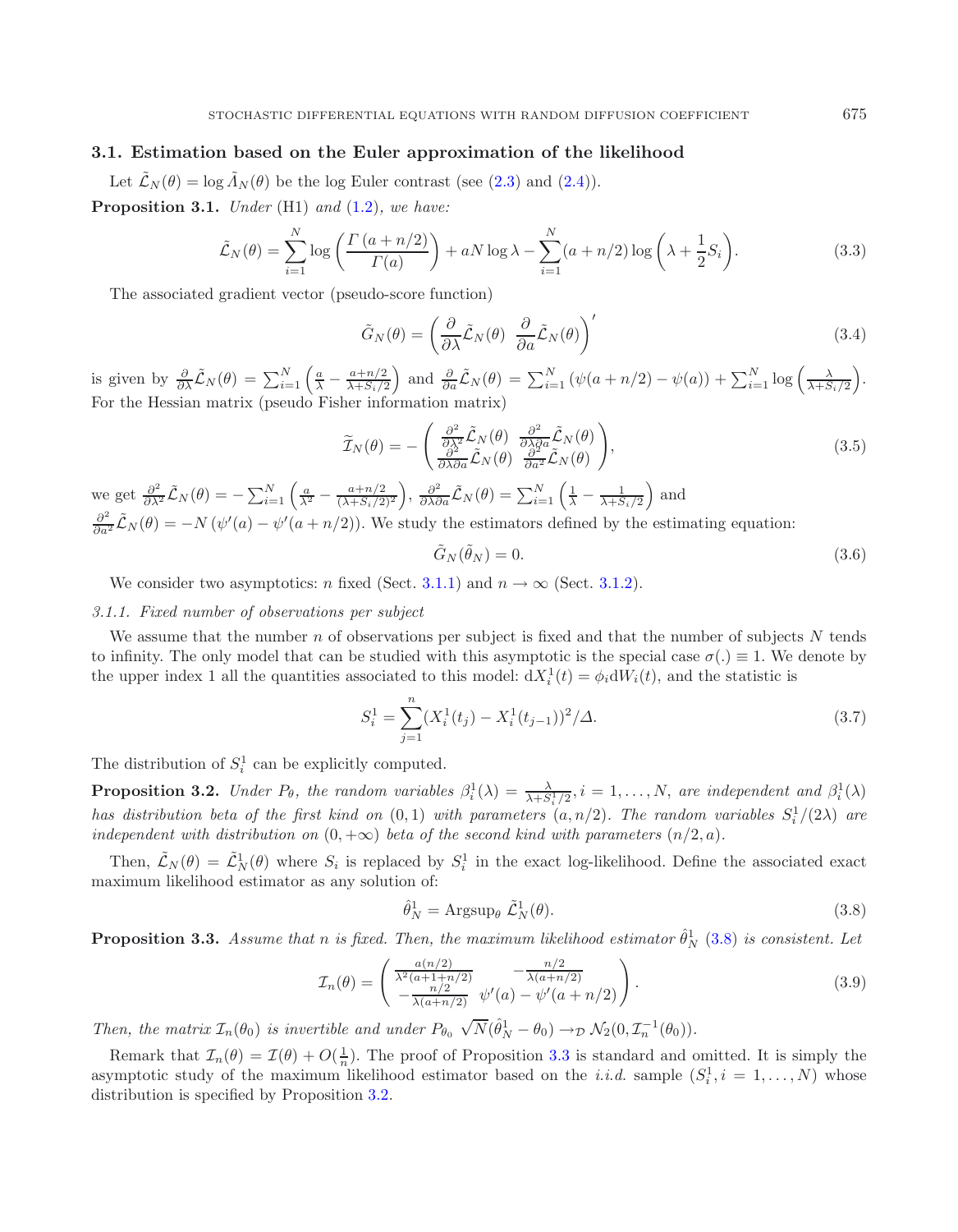## <span id="page-5-1"></span>*3.1.2. Number of observations per subject goes to infinity*

Now, we assume that both  $n$  and  $N$  tend to infinity for some fixed  $T$ . The strategy consists in studying the case  $\sigma(.) \equiv 1$  where computations can all be done explicitely and then studying the difference between the general case and the case  $\sigma(.) \equiv 1$ . Some preliminary results on the moments of  $R_i/T$  are needed (Prop. [3.4\)](#page-5-2). For these results specifically, we do not assume that the  $\phi_i^2$ 's have inverse Gamma distribution. As already said before,  $S_i/n = \phi_i^2 R_i/T$  tends to  $\phi_i^2$  as n tends to infinity (see [\(2.5\)](#page-3-2) for the definition of  $R_i$ ). Let us define the equivalent of  $R_i$  for the model  $\sigma(.) \equiv 1$ :  $R_i^1 = \sum_{j=1}^n (W_i(t_j) - W_i(t_{j-1}))^2$ .

We denote by  $\mathbb{P}_{\theta} = \otimes_{i \geq 1} \mathbb{P}_{\theta}^{i}$  the distribution of the sequence of processes  $(\phi_i, (X_i(t), t \in [0, T]))$ ,  $i \geq 1$  on  $\mathbb{P}_{\theta}$  is  $\mathbb{P}_{\theta}$  in the sequence of processes  $(\phi_i, (X_i(t), t \in [0, T]))$ ,  $i \geq 1$  on  $(0, +\infty) \times \prod_{i\geq 1} C([0, T]),$  by  $\mathbb{E}_{\theta}$  the corresponding expectation. Note that  $P_{\theta}$  is the marginal distribution of  $(X, i-1, N)$  under  $\mathbb{P}_{\theta}$  $(X_i, i = 1, \ldots, N)$  under  $\mathbb{P}_{\theta}$ .

<span id="page-5-4"></span>Both  $R_i/T$  and  $R_i^1/T$  tend to 1 in probability as  $n \to \infty$ . Furthermore:

<span id="page-5-2"></span>**Proposition 3.4.** Under (H1), for all  $\theta$ , we have  $\mathbb{E}_{\theta}(\frac{R_i^1}{T} - 1 | \phi_i) = 0$ ,  $|\mathbb{E}_{\theta}(\frac{R_i}{T} - 1 | \phi_i)| \leq C \frac{T}{n} \phi_i^2$ , and  $|\mathbb{E}_{\theta}(\frac{R_i}{T} - \frac{R_i^1}{T} | \phi_i)| \leq C \frac{T}{n} \phi_i^2$ , and for all  $p \geq 1$ ,  $\mathbb{E}_{\theta}((\$  $\mathbb{E}_{\theta} \left( \left( \frac{R_i}{T} - \frac{R_i^1}{T} \right)^{2p} \middle| \phi_i \right) \leq C \frac{T^{2p}}{n^{2p}} (\phi_i^{2p} + \phi_i^{4p}).$ 

<span id="page-5-5"></span>We now study the score function  $(3.4)$  and the Fisher information matrix  $(3.5)$ .

<span id="page-5-3"></span>**Proposition 3.5.** *Recall*  $\tilde{G}_N(\theta_0)$  *defined by* [\(3.4\)](#page-4-5) *and*  $\mathcal{I}(\theta_0)$  *given in* [\(3.2\)](#page-3-3)*.* 

*For*  $\sigma(.) \equiv 1$ , as N,n *tend to infinity, under*  $P_{\theta_0}$ ,  $\tilde{G}_N(\theta_0)/\sqrt{N}$  *converges in distribution to*  $N_2(0, \mathcal{I}(\theta_0))$ . *In the general case, if*  $\mathbb{E}_{\theta_0} \phi_i^8 < +\infty$ , i.e. *if*  $a_0 > 4$  *and*  $N, n$  *tend to infinity in such a way that*  $N/n$  *tends*<br>0. the same result holds *to* 0*, the same result holds.*

The convergence of the Fisher information matrix is as follows:

**Proposition 3.6.** In the case  $\sigma(.) \equiv 1$  and the general case, the pseudo Fisher information matrix given  $\int \ln(3.5), \mathcal{I}_N(\theta_0)/N$  $\int \ln(3.5), \mathcal{I}_N(\theta_0)/N$  $\int \ln(3.5), \mathcal{I}_N(\theta_0)/N$ , converges in probability to  $\mathcal{I}(\theta_0)$  (see [\(3.2\)](#page-3-3)) as  $N, n$  tend to infinity, under  $P_{\theta_0}$ .

Now we study the estimator  $\tilde{\theta}_N$  defined by [\(3.6\)](#page-4-7).

**Proposition 3.7.** *Assume that*  $n, N \to +\infty$  *in such a way that*  $N/n$  *tends to* 0*. Then, an estimator*  $\tilde{\theta}_N$  *which solves* [\(3.6\)](#page-4-7) *exists with probability tending to one as* N *tends to infinity under*  $P_{\theta_0}$  *and is weakly consistent. The matrix*  $I(\theta_0)$  *is invertible and under*  $P_{\theta_0}$ ,  $\sqrt{N}(\tilde{\theta}_N - \theta_0) \rightarrow_{\mathcal{D}} \mathcal{N}_2(0, \mathcal{I}^{-1}(\theta_0)).$ <br> *Moreover* the estimator  $\tilde{\theta}$  is commutatively equivalent to the MLE 0

*Moreover, the estimator*  $\theta_N$  *is asymptotically equivalent to the MLE*  $\theta_N = \theta_N(T_1, \ldots, T_N)$  *based on the direct observation of*  $(\Gamma_1, \ldots, \Gamma_N)$ *.* 

If we discretely observe N trajectories of a fixed effect SDE, *i.e.*  $dX_i(t) = \varphi \sigma(X_i(t)) dW_i(t)$ , the rate of If we discretely observe N trajectories of a fixed effect SDE, *i.e.*  $dx_i(t) = \varphi \sigma(x_i(t)) \, dW_i(t)$ , the rate of convergence for  $\varphi$  is  $\sqrt{Nn}$  with the same constraint  $N/n = o(1)$ . This is because all the N discrete trajector are used to estimate a unique parameter  $\varphi$ . In the case of a random effect SDE, the rate of convergence of  $\theta$ are used to estimate a unique parameter  $\varphi$ . In the case of a random effects  $\Gamma_i$  are directly observed.<br>is  $\sqrt{N}$ , which is the same as the one obtained when the random effects  $\Gamma_i$  are directly observed.

### <span id="page-5-0"></span>**3.2. Approach based on estimators of the random effects**

In this section, we exploit directly the fact that the random effect  $\phi_i^2 = \Gamma_i^{-1}$  can be estimated using the vector  $X_i = (X_i(t_i), j \leq n)$  by  $S_i/n$ . The idea is simply to replace the random variables  $\Gamma_i$  by their estimator  $n/S_i$  in the likelihood [\(3.1\)](#page-3-4) of  $(\Gamma_1,\ldots,\Gamma_N)$ . But this works only when  $\sigma(.)\equiv 1$ . More precisely, in this case, let us set:

$$
U_N(\theta) = Na \log \lambda - N \log \Gamma(a) + (a - 1) \sum_{i=1}^{N} \log (n/S_i^1) - \lambda \sum_{i=1}^{N} (n/S_i^1).
$$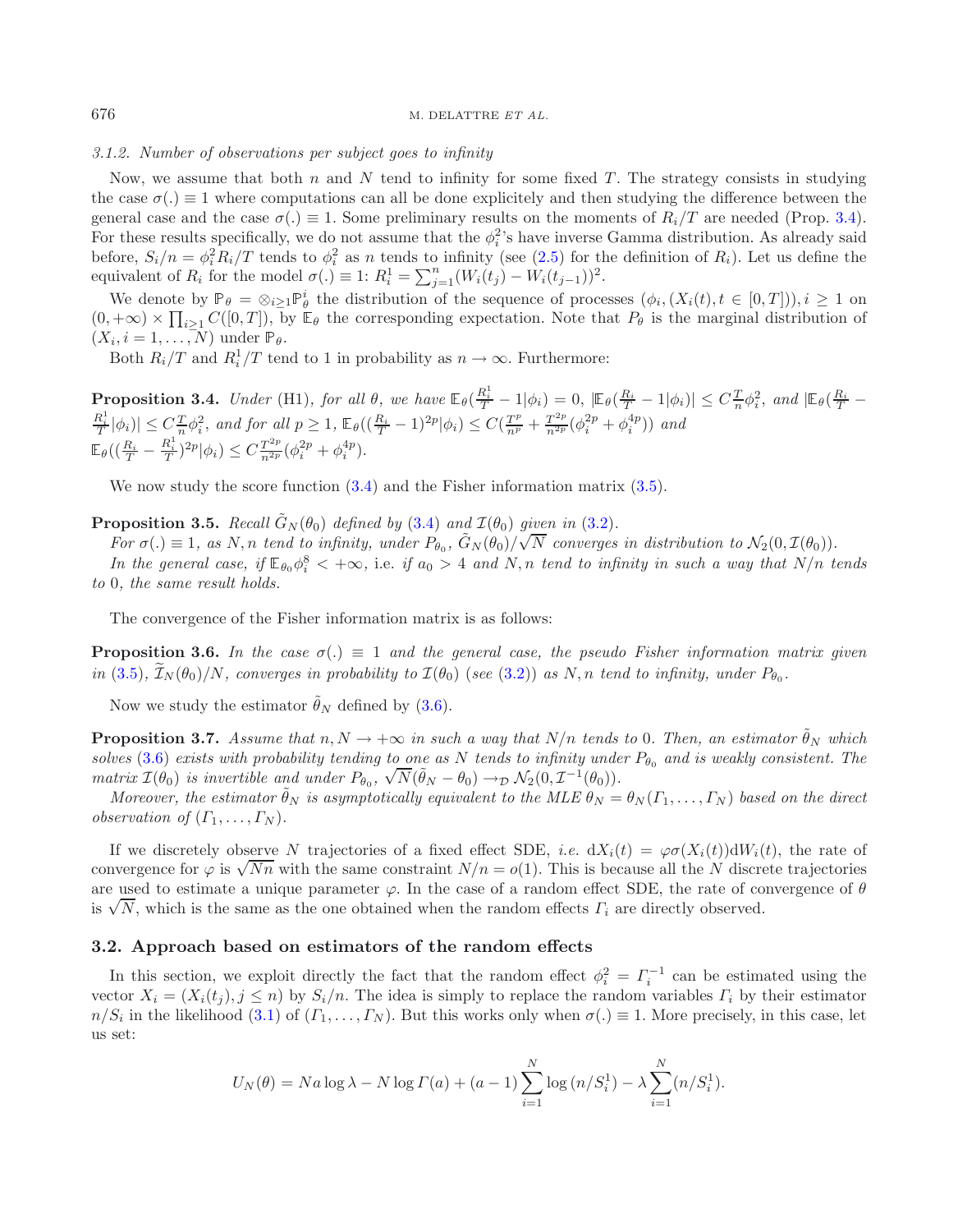<span id="page-6-1"></span>and consider the estimators  $\theta_N^*$  given by

<span id="page-6-3"></span>
$$
\nabla U_N(\theta_N^*) = 0. \tag{3.10}
$$

Otherwise, we must define estimators of  $\log \Gamma_i$  and  $\Gamma_i$  which have appropriate moment properties. These properties are obtained by associating a truncation to the estimators  $\log(n/S_i)$  and  $n/S_i$ . Let us define:

$$
\widetilde{\log} \Gamma_i = \log \left( n / S_i \right) \mathbb{1}_{\left( S_i / n \ge k / \sqrt{n} \right)}, \qquad \widetilde{\Gamma}_i = \left( n / S_i \right) \mathbb{1}_{\left( S_i / n \ge k / \sqrt{n} \right)}.
$$

where k is a constant. Note that, by the above definitions,  $\widetilde{\log} \Gamma_i$  and  $\widetilde{\Gamma}_i$  are set to 0 outside the set  $(S_i/n \ge k/\sqrt{n})$ where  $S_i/n$  is not bounded from below. The following holds.

**Lemma 3.8.** *Assume that*  $\mathbb{E}_{\theta_0} \phi_i^8 < +\infty$ *, i.e.*  $a_0 > 4$  *and that*  $n > 4$ *. Then,* 

$$
\mathbb{E}_{\theta_0} \left( \frac{n}{S_i} \, \mathbb{1}_{(S_i/n \ge k/\sqrt{n})} - \frac{n}{S_i^1} \right)^2 + \mathbb{E}_{\theta_0} \left( \log \frac{S_i}{n} \, \mathbb{1}_{(S_i/n \ge k/\sqrt{n})} - \log \frac{S_i^1}{n} \right)^2 \le \frac{C}{n^2}.
$$

Then we consider the function

$$
V_N(\theta) = Na \log \lambda - N \log \Gamma(a) + (a - 1) \sum_{i=1}^N \widetilde{\log} \Gamma_i - \lambda \sum_{i=1}^N \widetilde{\Gamma}_i,
$$
\n(3.11)

and the associated estimator  $\theta_N^{**}$  defined by the estimating equation:

$$
\nabla V_N(\theta_N^{**}) = 0. \tag{3.12}
$$

<span id="page-6-2"></span>**Proposition 3.9.** *Assume that*  $\sigma(.) \equiv 1$ *. If* N,n *tend to infinity in such a way that*  $\sqrt{N}/n$  *tends to 0, then*  $an$  estimator  $\theta_N^*$  which solves [\(3.10\)](#page-6-1) exists with probability tending to 1 under  $\mathbb{P}_{\theta_0}$  and is weakly consistent. *Moreover,*  $\sqrt{N}(\theta_N^* - \theta_0)$  *converges in distribution to*  $N_2(0, \mathcal{I}^{-1}(\theta_0))$  *and*  $\theta_N^*$  *is asymptotically equivalent to the*<br>*and*  $M F e^{\theta_0}$  *converges in distribution to*  $N_2(0, \mathcal{I}^{-1}(\theta_0))$  *and*  $\theta_N^*$ *exact MLE*  $\theta_N$  *associated to*  $(\Gamma_1, ..., \Gamma_N)$ *,* i.e.  $\sqrt{N}(\theta_N^* - \theta_N) = o_{P_{\theta_0}}(1)$ .

*When*  $\sigma(.)$  *is not equal to* 1*, the same result holds for*  $\theta_N^{**}$  *under the condition*  $\mathbb{E}_{\theta_0} \phi_i^8 < +\infty$ *, i.e.*  $a_0 > 4$ *.* 

<span id="page-6-0"></span>Note that in this approach, even when  $\sigma(.) \equiv 1$ , the constraint  $\sqrt{N}/n \to 0$  is required.

## 4. Extension to nonnul drift

The estimation results obtained above can be extended to more general SDEs with a drift term. Indeed, assume that the observed processes are given by:

$$
d X_i(t) = b(X_i(t))dt + \phi_i \sigma(X_i(t)) dW_i(t), \quad X_i(0) = x_i^0, \, i = 1, \dots, N,
$$

where the drift function  $b : \mathbb{R} \to \mathbb{R}$  may be known or unknown. We define, for  $i = 1, \ldots, N$ ,  $S_i$  with the same formula [\(2.3\)](#page-2-3)

$$
S_i = \frac{1}{\Delta} \sum_{j=1}^n \frac{\left(X_i(t_j) - X_i(t_{j-1})\right)^2}{\sigma^2(X_i(t_{j-1}))}.
$$

We consider the same estimation procedures using  $S_i$ . If b is bounded, it is easy to see that Proposition [3.4](#page-5-2) holds.

The extension of our estimation results to the case of b or  $\sigma$  unbounded is not straightforward because  $\phi_i$  is not bounded. Nevertheless, the simulation results for Examples 2−4 below show that good results are obtained even for unbounded functions  $b, \sigma$ .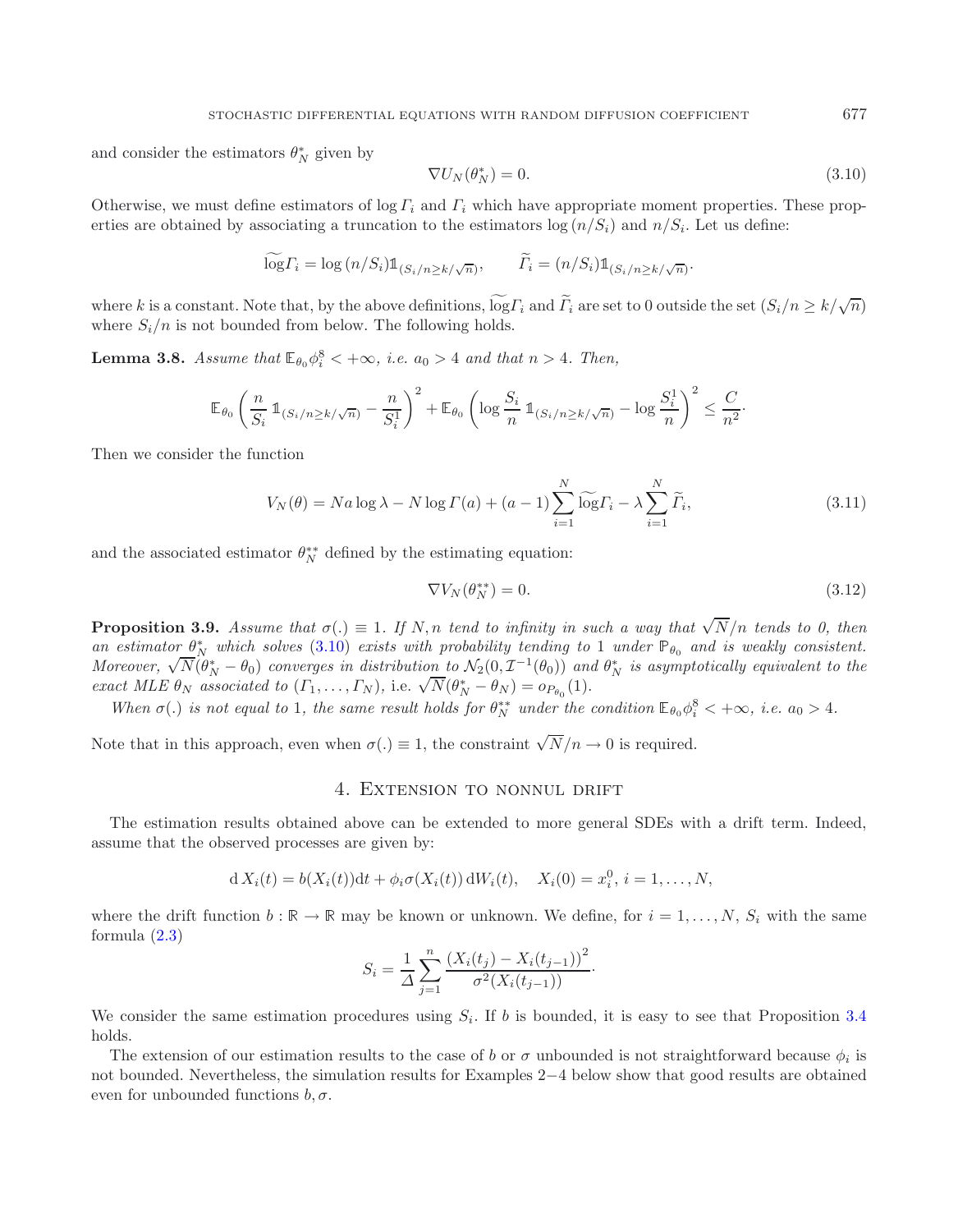|             | $N=50$                           |            |            | $N = 100$  |  |
|-------------|----------------------------------|------------|------------|------------|--|
|             | $n=100$                          | $n=500$    | $n = 100$  | $n=500$    |  |
|             | $(a_0 = 5, \lambda_0 = 3)$       |            |            |            |  |
| $\tilde{a}$ | 5.16(1.33)                       | 5.21(1.17) | 5.05(0.75) | 5.04(0.64) |  |
| $\lambda$   | 3.12(0.87)                       | 3.14(0.76) | 3.06(0.47) | 3.05(0.41) |  |
| $a^*$       | 4.70(0.99)                       | 5.10(1.12) | 4.60(0.62) | 4.94(0.62) |  |
| $\lambda^*$ | 2.79(0.64)                       | 3.07(0.73) | 2.73(0.39) | 2.98(0.39) |  |
|             | $(a_0=6,\lambda_0=\overline{1)}$ |            |            |            |  |
| $\tilde{a}$ | 6.11(1.61)                       | 6.09(1.31) | 5.94(0.86) | 5.93(0.94) |  |
| $\lambda$   | 1.02(0.29)                       | 1.01(0.23) | 0.99(0.15) | 0.99(0.14) |  |
| $a^*$       | 5.43(1.31)                       | 5.95(1.25) | 5.32(0.68) | 5.80(0.79) |  |
| $\lambda^*$ | 0.89(0.23)                       | 0.98(0.22) | 0.87(0.12) | 0.96(0.14) |  |

<span id="page-7-1"></span>TABLE 1. Example 1:  $\sigma(.) \equiv 1$ . Empirical mean and standard deviation (in brackets) of  $\tilde{\theta}$ (method 1) and  $\theta^*$  (method 2) computed from 100 datasets.

TABLE 2. Example 2:  $\sigma^2(x) = 1 + x^2$ . Empirical mean and standard deviation (in brackets) of  $\tilde{\theta}$  (method 1) and  $\theta^{**}$  (method 2) computed from 100 datasets.

|                   | $N=50$                     |            | $N = 100$  |            |  |
|-------------------|----------------------------|------------|------------|------------|--|
|                   | $n=100$                    | $n=500$    | $n=100$    | $n=500$    |  |
|                   | $(a_0 = 5, \lambda_0 = 3)$ |            |            |            |  |
| $\tilde{a}$       | 4.80(1.16)                 | 4.95(0.99) | 4.89(0.81) | 5.08(0.74) |  |
| $\tilde{\lambda}$ | 2.94(0.75)                 | 2.99(0.64) | 2.96(0.49) | 3.04(0.43) |  |
| $a^{**}$          | 4.35(1.08)                 | 4.85(0.95) | 4.47(0.68) | 4.99(0.71) |  |
| $\lambda^{**}$    | 2.61(0.68)                 | 2.93(0.61) | 2.65(0.40) | 2.97(0.42) |  |
|                   | $(a_0 = 6, \lambda_0 = 1)$ |            |            |            |  |
| $\tilde{a}$       | 6.11(1.51)                 | 6.20(1.23) | 5.80(0.93) | 5.83(0.77) |  |
| $\tilde{\lambda}$ | 1.01(0.26)                 | 1.02(0.22) | 0.98(0.17) | 0.98(0.14) |  |
| $a^{**}$          | 5.43(1.18)                 | 6.05(1.17) | 5.22(0.75) | 5.71(0.96) |  |
| $\lambda^{**}$    | 0.88(0.21)                 | 1.00(0.20) | 0.86(0.13) | 0.96(0.13) |  |

#### 5. Numerical simulation results

<span id="page-7-0"></span>We compare the performances of both estimation methods on simulated data for several models. Two sets of population parameters  $\theta_0$  are used:  $(a_0 = 6, \lambda_0 = 1)$  and  $(a_0 = 5, \lambda_0 = 3)$ . In each case, 100 datasets are generated with an Euler's scheme with sampling interval  $\delta = 10^{-4}T$  on time interval [0, T], with  $T = 5$ , and  $N = 50, 100$  subjects,  $n = 100, 500$ . The parameter  $\theta_0$  is estimated *via*  $\tilde{\theta}_N$  (method 1) and *via* either  $\theta_N^*$  or  $\theta_N^{**}$ (method 2). The empirical mean and standard deviation are computed from the 100 datasets. We consider:

**Example 1.**  $dX_i(t) = \phi_i dW_i(t)$ ,  $X_i(0) = 0$ . **Example 2.**  $dX_i(t) = \phi_i \sqrt{1 + X_i^2(t)} dW_i(t)$ ,  $X_i(0) = 0$ . **Example 3.**  $dX_i(t) = -\rho X_i(t)dt + \phi_i dW_i(t)$ ,  $X_i(0) = 0$ . **Example 4.**  $dX_i(t) = -\rho X_i(t)dt + \phi_i \sqrt{1 + X_i^2(t)}dW_i(t)$ ,  $X_i(0) = 0$ .

For Example 1, estimation method 1 leads to the exact MLE of  $\theta_0$ . Examples 2–4 rely on Section [4.](#page-6-0)

Both methods require to optimize a criterion. The two criteria use the function gamma, which takes large values. Thus, the optimization is implemented vanishing the gradients of the two criteria, which are more stable.

The results for Examples 1−4 are displayed in Tables [1](#page-7-1)−[4](#page-8-1) respectively. The results are satisfactory overall and similar for the 4 models, even when the model includes a drift. Method 1 estimators are biased for  $n = 100$ .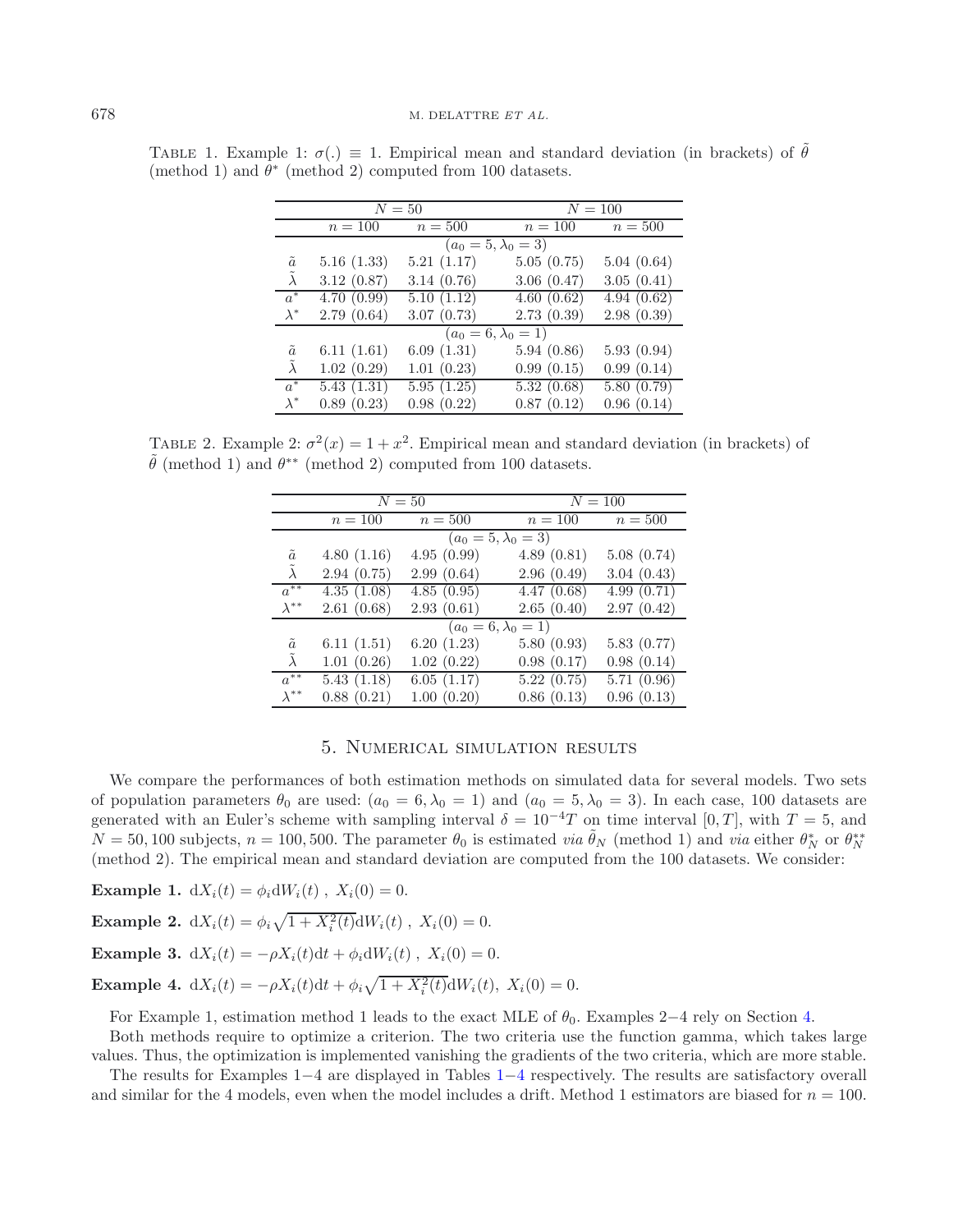|                   | $N=50$                     |            | $N = 100$                  |            |  |
|-------------------|----------------------------|------------|----------------------------|------------|--|
|                   | $n = 100$                  | $n=500$    | $n = 100$                  | $n = 500$  |  |
|                   | $(a_0 = 5, \lambda_0 = 3)$ |            |                            |            |  |
| $\tilde{a}$       | 5.16(1.26)                 | 5.12(1.14) | 5.01(0.71)                 | 4.98(0.68) |  |
| $\tilde{\lambda}$ | 3.03(0.75)                 | 3.06(0.68) | 2.93(0.43)                 | 2.97(0.41) |  |
| $a^{**}$          | 4.68(1.03)                 | 5.02(1.09) | 4.57(0.60)                 | 4.89(0.65) |  |
| $\lambda^{**}$    | 2.70(0.61)                 | 2.99(0.65) | 2.62(0.36)                 | 2.90(0.39) |  |
|                   |                            |            | $(a_0 = 6, \lambda_0 = 1)$ |            |  |
| $\tilde{a}$       | 6.44(1.35)                 | 6.35(1.23) | 6.10(0.99)                 | 6.04(0.88) |  |
| $\tilde{\lambda}$ | 1.07(0.23)                 | 1.07(0.21) | 0.98(0.19)                 | 1.00(0.17) |  |
| $a^{**}$          | 5.72(1.07)                 | 6.20(1.17) | 5.44(0.81)                 | 5.90(0.84) |  |
| $\lambda^{**}$    | 0.93(0.18)                 | 1.04(0.19) | 0.86(0.15)                 | 0.97(0.15) |  |

<span id="page-8-1"></span>TABLE 3. Example 3 ( $\rho = 1$ ): Empirical mean and standard deviation (in brackets) of  $\tilde{\theta}$ (method 1) and  $\theta^{**}$  (method 2) computed from 100 datasets.

TABLE 4. Example 4. ( $\rho = 1$ ) Empirical mean and standard deviation (in brackets) of  $\tilde{\theta}$ (method 1) and  $\theta^{**}$  (method 2) computed from 100 datasets.

|                   | $N=50$                     |            | $N = 100$  |            |  |
|-------------------|----------------------------|------------|------------|------------|--|
|                   | $n=100$                    | $n=500$    | $n=100$    | $n=500$    |  |
|                   | $(a_0 = 5, \lambda_0 = 3)$ |            |            |            |  |
| $\tilde{a}$       | 4.97(0.90)                 | 5.08(0.83) | 4.86(0.74) | 4.97(0.74) |  |
| $\tilde{\lambda}$ | 2.90(0.58)                 | 3.04(0.55) | 2.83(0.47) | 2.96(0.46) |  |
| $a^{**}$          | 4.54(0.75)                 | 4.98(0.81) | 4.45(0.61) | 4.88(0.71) |  |
| $\lambda^{**}$    | 2.60(0.48)                 | 2.98(0.53) | 2.54(0.39) | 2.90(0.44) |  |
|                   | $(a_0 = 6, \lambda_0 = 1)$ |            |            |            |  |
| $\tilde{a}$       | 6.21(1.28)                 | 6.17(1.15) | 6.01(0.81) | 6.01(0.76) |  |
| $\tilde{\lambda}$ | 1.01(0.22)                 | 1.02(0.20) | 0.98(0.15) | 1.00(0.14) |  |
| $a^{**}$          | 5.48(1.17)                 | 6.02(1.10) | 5.38(0.66) | 5.88(0.73) |  |
| $\lambda^{**}$    | 0.88(0.20)                 | 1.00(0.19) | 0.86(0.12) | 0.98(0.13) |  |

When  $\sigma(.) \not\equiv 1$ , this is expected due to the Euler approximation of the likelihood. Nevertheless, for fixed N, we observe the convergence of the estimators to the true value when  $n$  increases. We also observe the convergence of the estimators to the true values when both  $N$  and  $n$  increase. This clearly illustrates consistency of the estimators when both n and N tend to infinity. Finally, the implementation of the method 2 in Examples  $2-4$ requires to choose a value for the threshold k. The results are displayed for  $k = 0.5$ . Simulations with various values of k have not shown any significant impact of k on the estimators performances.

## 6. Extensions and concluding remarks

<span id="page-8-0"></span>In this paper, we study the estimation of population parameters in a SDE with a linear random effect in the diffusion coefficient from discrete observations of N i.i.d. trajectories on a fixed length time interval. We especially study the case of a null drift and of  $\phi_i = 1/\Gamma_i^{1/2}$  with  $\Gamma_i \sim G(a,\lambda)$ . This leads to estimators using two different approaches. The first method is based on an approximation of the exact likelihood relying on the Euler's scheme of the SDE. The second method uses a plug-in of estimators of the random effects in the likelihood of  $(\phi_1,\ldots,\phi_N)$ .

Several extensions are possible. The theoretical results extend easily to N individual processes observed on  $[0, T_i], i = 1, \ldots, N$  at n discrete time points  $t_{i,j} = jT_i/n$  with all  $T_i$ 's fixed and  $T_i \leq T$  for some fixed T. Another direction for extensions is to look at other distributions for the random effects. In particular, the plug-in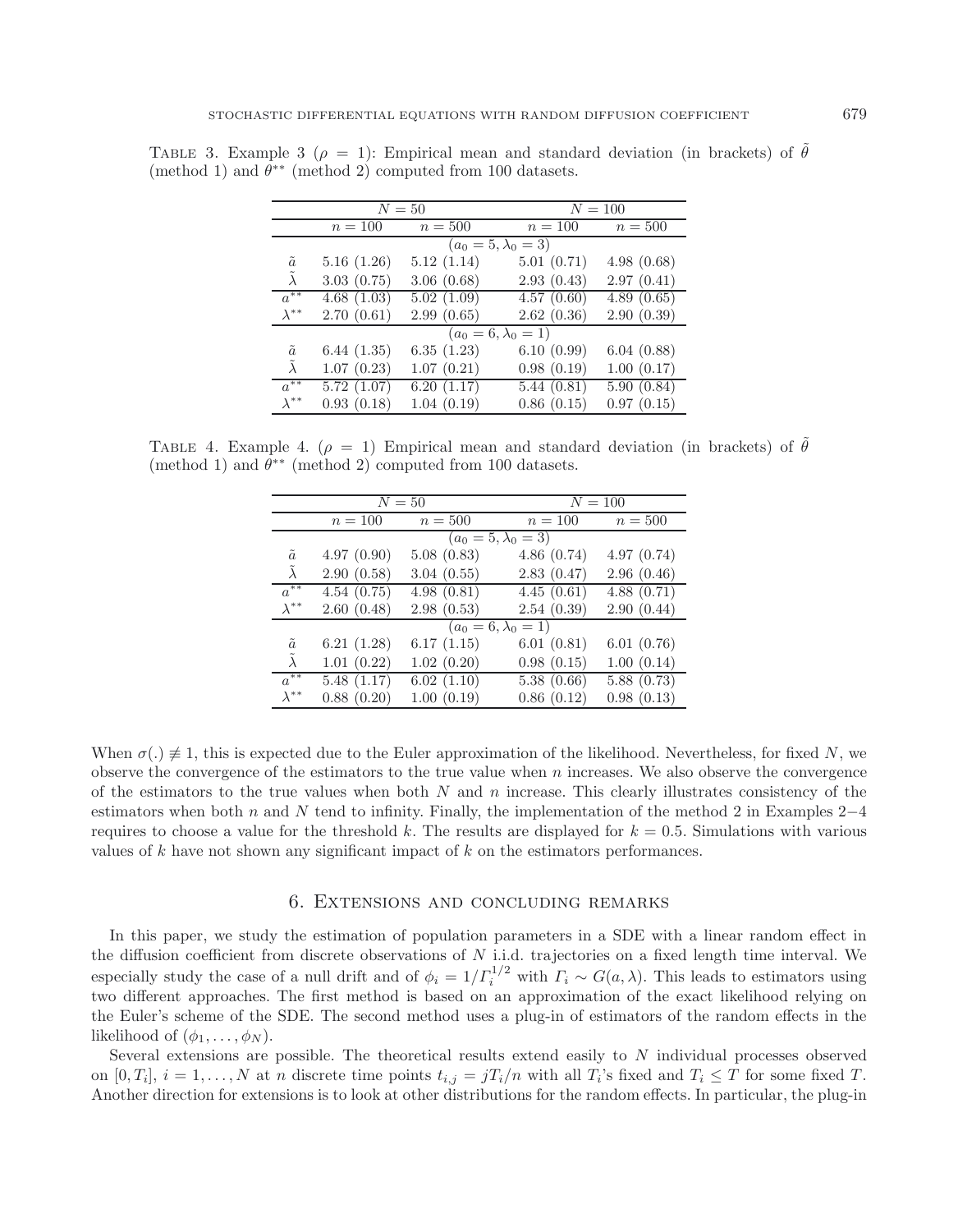method applies for any distribution provided that we introduce appropriate truncations as is done here. The Euler approximation could also be applied with other distributions but numerical integration would then be necessary. For a more general model for the diffusion coefficient including a non linear random effect, the two approaches studied here could be extended, in particular the second method.

# <span id="page-9-0"></span>Appendix A. Proofs

*Proof of Proposition* [3.1](#page-4-8). Using the fact that  $\phi_i^{-2}$  has Gamma distribution  $G(a, \lambda)$ , we get the result as:

$$
\tilde{\lambda}_i(\theta, X_i) = \int_{(0, +\infty)} \frac{\lambda^a \gamma^{a-1+n/2}}{\Gamma(a)} \exp\left[-\gamma \left(\lambda + \frac{1}{2} S_i\right)\right] d\gamma = \frac{\lambda^a \Gamma(a+n/2)}{\Gamma(a) \left(\lambda + \frac{1}{2} S_i\right)^{a+n/2}}.
$$

*Proof of Proposition* [3.2](#page-4-4). Let  $\chi_i = \sum_{j=1}^n (W_i(t_j) - W_i(t_{j-1}))^2 / \Delta = R_i^1 / \Delta$ . As  $S_i^1 = \Gamma_i^{-1} \chi_i$ , (see [3.7\)](#page-4-9),  $\beta_i^1 (\lambda) =$  $\frac{\lambda \Gamma_i}{\lambda \Gamma_i + \frac{1}{2}\chi_i}, \quad \frac{S_i^1}{2\lambda} = \frac{\chi_i/2}{\lambda \Gamma_i}$  Under  $P_\theta, \Gamma_i$  and  $\chi_i$  are independent,  $\Gamma_i$  is  $G(a, \lambda)$  and  $\chi_i$  is  $\chi^2(n) = G(n/2, 1/2)$ . Hence the results using Proposition [B.1.](#page-16-1)  $\Box$ 

*Proof of Proposition* [3.4](#page-5-2)*.* We need the following Lemma and Proposition:

<span id="page-9-1"></span>**Lemma A.1.** For all  $\theta$ ,  $\mathbb{E}_{\theta}((X_i(t) - X_i(s))^{2p}|\phi_i) \leq C(2p)\sigma_1^{2p}\phi_i^{2p}|t-s|^p$  where  $C(2p)$  is a numerical constant. **Proposition A.2.**  $(R_i^1/T) - 1 = T^{-1} \int_0^T H_{i,1}^n(s) dW_i(s)$  and

$$
(R_i/T) - 1 = T^{-1} \left( \int_0^T H_i^n(s) dW_i(s) + \int_0^T K_i^n(s) dW_i(s) + \int_0^T L_i^n(s) ds \right),
$$

*where, for*  $j = 1, ..., n$  *and*  $s \in ]t_{j-1}, t_j]$ *,*  $H_{i,1}^n(s) = 2(W_i(s) - W_i(t_{j-1}))$ *,* 

$$
H_i^n(s) = 2\frac{(M_i(s) - M_i(t_{j-1}))\sigma(X_i(s))}{\sigma^2(X_i(t_{j-1}))}, \quad K_i^n(s) = 2\phi_i(t_j - s)\frac{\sigma^2(X_i(s))\sigma'(X_i(s))}{\sigma^2(X_i(t_{j-1}))},
$$
  

$$
L_i^n(s) = \phi_i^2 \kappa(X_i(s))(t_j - s)\frac{\sigma^2(X_i(s))}{\sigma^2(X_i(t_{j-1}))}, \quad \text{with} \quad \kappa = \sigma\sigma'' + (\sigma')^2.
$$

Lemma [A.1](#page-9-0) and Proposition [A.2](#page-9-1) yield  $\mathbb{E}_{\theta}(\frac{R_i^1}{T} - 1 | \mathcal{F}_0) = 0$  and

$$
\mathbb{E}_{\theta}\left(\frac{R_i}{T} - 1|\mathcal{F}_0\right) = \mathbb{E}_{\theta}\left(\frac{R_i}{T} - \frac{R_i^1}{T}|\mathcal{F}_0\right) = \frac{1}{T} \int_0^T \mathbb{E}_{\theta}(L_i^n(s)|\mathcal{F}_0) ds.
$$

Using (H1), we get  $|L_i^n(s)| \leq C\phi_i^2 \sum_{j=1}^n \mathbb{1}_{[t_{j-1},t_j]}(s)(t_j-s) \leq C\phi_i^2 \Delta \mathbb{1}_{[0,T]}(s)$ , for C depending on  $\sigma_0, \sigma_1, K$ .<br>Thus, the first inequality of Proposition [3.4.](#page-5-2)

As  $(\frac{R_i}{T}-1)^{2p} = (A_1+A_2+A_3)^{2p} \leq 3^{2p-1} \sum_{i=1}^3 A_i^{2p}$ , we study separately the three terms  $A_i^{2p}$ . We have  $A_3^{2p}$ As  $\left(\frac{R_i}{T}-1\right)^{2p} = (A_1 + A_2 + A_3)^{2p} \leq 3^{2p-1} \sum_{i=1}^3 A_i^{2p}$ , we study separately the three terms  $A_i^{2p}$ . We have  $A_3^{2p} = \left(\frac{1}{T} \int_0^T L_i^n(s) \, ds\right)^{2p} \leq (C\phi_i^2 \Delta)^{2p}$ . Next, we use the Burkholder–Davies–Gund and (H1):

$$
T^{2p} \mathbb{E}_{\theta}(A_2^{2p} | \mathcal{F}_0) \le C(2p) \mathbb{E}_{\theta}\left(\left(\int_0^T (K_i^n(s))^2 ds\right)^p | \mathcal{F}_0\right) \le C(2p)T^{p-1} \mathbb{E}_{\theta}\left(\int_0^T \mathbb{E}_{\theta}((K_i^n(s))^2 p | \mathcal{F}_0) ds\right)
$$

where  $(K_i^n(s))^{2p} \leq C\phi_i^{2p}\Delta^{2p}\mathbb{1}_{[0,T]}(s)$ . Finally, for  $T^{2p}\mathbb{E}_{\theta}(A_1^{2p}|\mathcal{F}_0)$  we study  $\left(\int_0^T (H_i^n(s))^2 ds\right)^p$ . By the Holder's inequality, we have,

$$
\left(\int_0^T (H_i^n(s))^2 ds\right)^p \le C^p n^{p-1} \sum_{j=1}^n \Delta^{p-1} \int_{t_{j-1}}^{t_j} (M_i(s) - M_i(t_{j-1}))^{2p} ds.
$$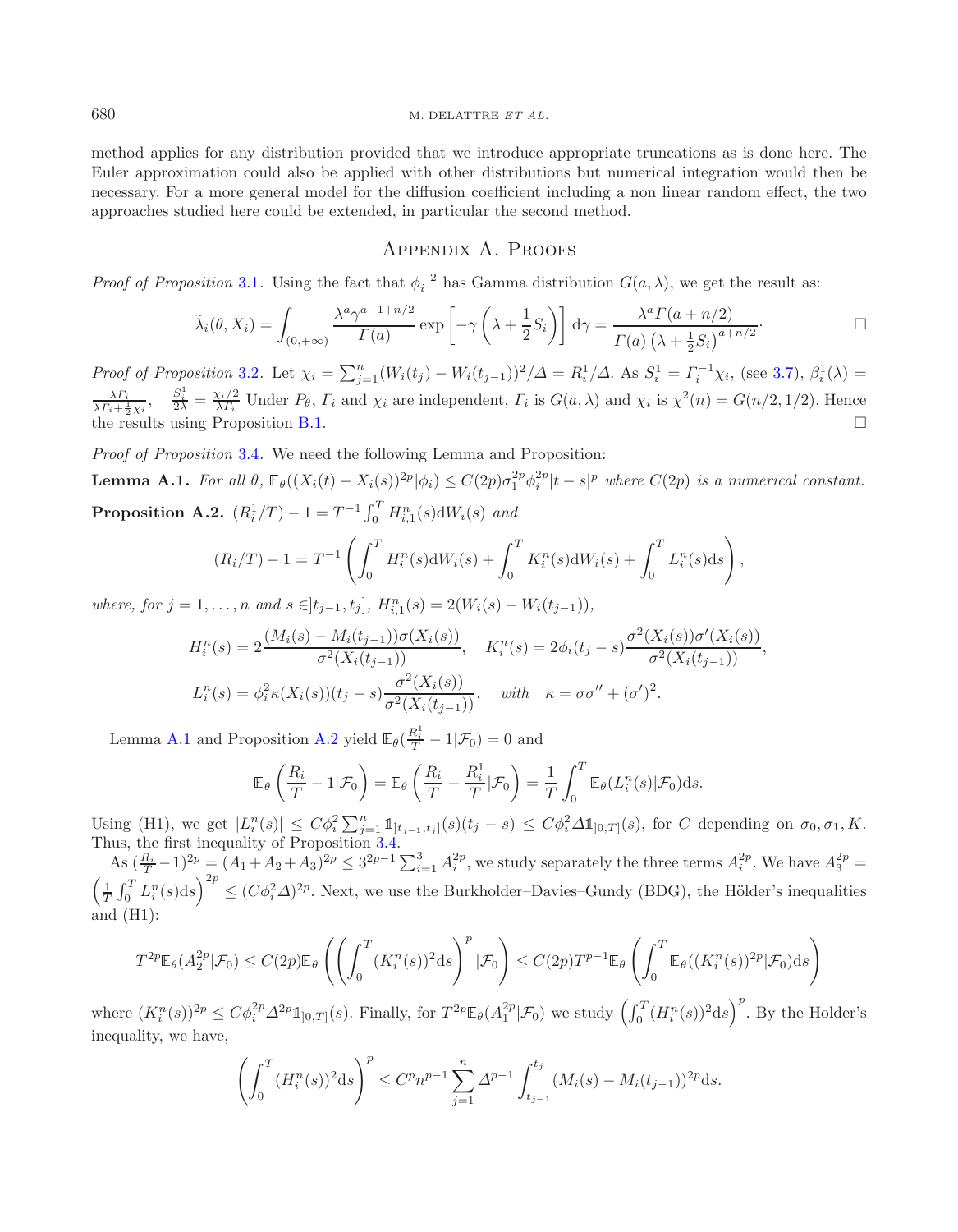Consequently, for constants C depending on  $\sigma_0$ ,  $\sigma_1$ , K,

$$
\mathbb{E}_{\theta}\left(\left(\int_0^T (H_i^n(s))^2 \mathrm{d}s\right)^p|\mathcal{F}_0\right) \leq C \sum_{j=1}^n \int_{t_{j-1}}^{t_j} \mathbb{E}_{\theta}\left(\left(\int_{t_{j-1}}^s \sigma^2(X_i(u)) \mathrm{d}u\right)^p|\mathcal{F}_0)\mathrm{d}s \leq C\Delta^p.
$$

Finally, to study the difference  $R_i - R_i^1$ , we only need to study the term:  $\int_0^T (H_i^n(s) - H_{i,1}^n(s)) dW_i(s) = \int_0^T 2 \sum_{k=1}^3 \sum_{j=1}^n \mathbb{1}_{[t_{j-1},t_j]}(s) Z_{i,j}^k(s) dW_i(s)$  with  $\sum_{j=1}^{n} \mathbb{1}_{[t_{j-1},t_j]}(s) Z_{i,j}^k(s) dW_i(s)$  with

$$
Z_{i,j}^1(s) = \frac{\sigma(X_i(s)) - \sigma(X_i(t_{j-1}))}{\sigma^2(X_i(t_{j-1}))} \int_{t_{j-1}}^s (\sigma(X_i(u)) - \sigma(X_i(t_{j-1}))) \mathrm{d}W_i(u),
$$
  
\n
$$
Z_{i,j}^2(s) = \frac{\sigma(X_i(s)) - \sigma(X_i(t_{j-1}))}{\sigma(X_i(t_{j-1}))} \int_{t_{j-1}}^s \mathrm{d}W_i(u),
$$
  
\n
$$
Z_{i,j}^3(s) = \frac{1}{\sigma(X_i(t_{j-1}))} \int_{t_{j-1}}^s (\sigma(X_i(u)) - \sigma(X_i(t_{j-1}))) \mathrm{d}W_i(u),
$$

These terms are studied analogously using the BDG and Cauchy–Schwarz's inequalities.

*Proof of Lemma* [A.1](#page-9-0). Recall that  $\phi_i$  is  $\mathcal{F}_0$ -measurable and when dealing with the process  $(X_i(t))$ , conditioning on  $\phi_i$  is equal to conditioning on  $\mathcal{F}_0$ . We have  $\mathbb{E}_{\theta}((X_i(t) - X_i(s))^{2p}|\mathcal{F}_0) = \phi_i^{2p} \mathbb{E}_{\theta}((M_i(t) - M_i(s))^{2p}|\mathcal{F}_0)$ . By the BDG inequality and (H1), for  $s \leq t$ ,

$$
\mathbb{E}_{\theta}((M_i(t) - M_i(s))^{2p}|\mathcal{F}_0) \leq C(2p)\mathbb{E}\left(\left(\int_s^t \sigma^2(X_i(u))du\right)^p|\mathcal{F}_0\right) \leq C(2p)\sigma_1^{2p}(t-s)^{2p}.
$$

*Proof of Proposition* [A.2](#page-9-1)*.* By the Ito's formula, we have:

$$
(M_i(t_j) - M_i(t_{j-1}))^2 = 2 \int_{t_{j-1}}^{t_j} (M_i(s) - M_i(t_{j-1})) \sigma(X_i(s)) dW_i(s) + \int_{t_{j-1}}^{t_j} \sigma^2(X_i(s)) ds.
$$

We split:  $\sigma^2(X_i(s)) = \sigma^2(X_i(t_{j-1})) + \sigma^2(X_i(s)) - \sigma^2(X_i(t_{j-1}))$  and use the Ito formula:  $\sigma^2(X_i(s)) - \sigma^2(X_i(s)) - \sigma^2(X_i(s)) - \sigma^2(X_i(s)) - \sigma^2(X_i(s)) - \sigma^2(X_i(s))$  $\sigma^2(X_i(t_{j-1})) = \phi_i \int_{t_{j-1}}^s (\sigma^2)'(X_i(u))\sigma(X_i(u))dW_i(u) + \frac{1}{2}\phi_i^2 \int_{t_{j-1}}^s (\sigma^2)''(X_i(u))\sigma^2(X_i(u))du$ . Integrating, Fubini formula yields:

$$
\int_{t_{j-1}}^{t_j} (\sigma^2(X_i(s)) - \sigma^2(X_i(t_{j-1})))ds = \phi_i \int_{t_{j-1}}^{t_j} (t_j - u)(\sigma^2)'(X_i(u))\sigma(X_i(u))dW_i(u) + \frac{1}{2}\phi_i^2 \int_{t_{j-1}}^{t_j} (t_j - u)(\sigma^2)''(X_i(u))\sigma^2(X_i(u))du.
$$

The result for  $R_i^1$  corresponds to  $\sigma(.) \equiv 1$ . Hence the results.

Proof of Proposition 3.5. Recall that 
$$
S_i = n\Gamma_i^{-1}R_i/T
$$
. We have by (3.4)  $\tilde{G}_N(\theta_0) = S_N(\theta_0) +$   

$$
\left(\sum_{i=1}^N Y_i(\theta_0) \sum_{i=1}^N Z_i(\theta_0)\right)'
$$
 where  $Y_i(\theta_0) = \Gamma_i - \frac{(a_0 + \frac{n}{2})\Gamma_i}{\lambda_0\Gamma_i + C_i}$  and  $Z_i(\theta_0) = \psi(a_0 + \frac{n}{2}) - \log(\lambda_0\Gamma_i + C_i)$ .

Therefore, we have to prove that  $\frac{1}{\sqrt{N}} \left( \sum_{i=1}^N Y_i(\theta_0) \sum_{i=1}^N Z_i(\theta_0) \right)'$  tends to 0 in  $\mathbb{P}_{\theta_0}$ -probability as n, N tend to infinity. To distinguish the two cases  $\sigma(.) \equiv 1$  and  $\sigma(.) \not\equiv 1$ , we introduce the random variables  $Y_i^1(\theta_0), Z_i^1(\theta_0)$ 

 $\Box$ 

$$
\Box
$$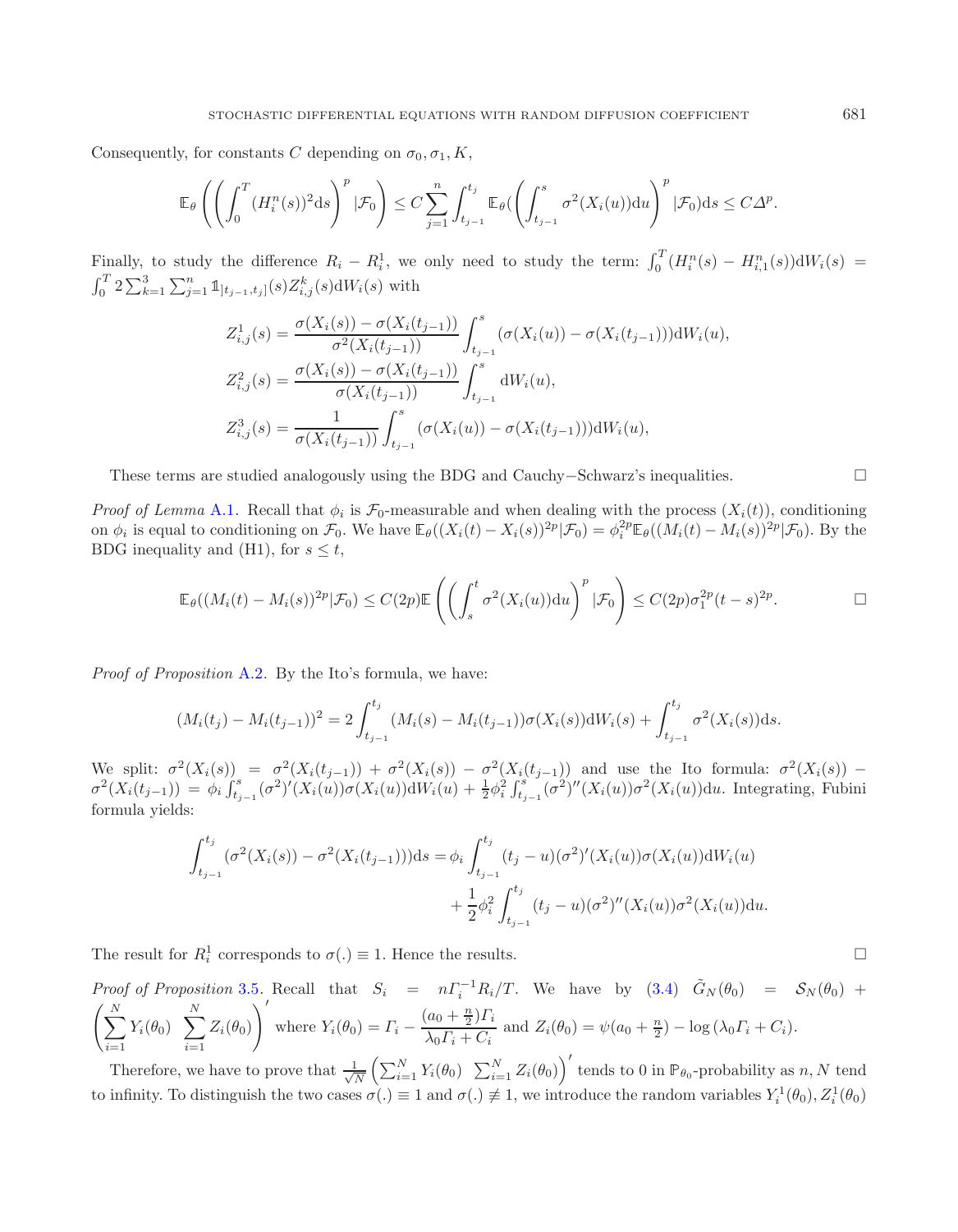where we replaced  $S_i$  by  $S_i^1$ . We proceed on two steps:

(1) 
$$
\frac{1}{\sqrt{N}} \left( \sum_{i=1}^{N} Y_i^1(\theta_0) \sum_{i=1}^{N} Z_i^1(\theta_0) \right)' = o_{\mathbb{P}_{\theta_0}}(1) \text{ as } N, n \to \infty.
$$
  
\n(2) 
$$
\frac{1}{\sqrt{N}} \left( \sum_{i=1}^{N} (Y_i(\theta_0) - Y_i^1(\theta_0)) \sum_{i=1}^{N} (Z_i(\theta_0) - Z_i^1(\theta_0)) \right)' = o_{\mathbb{P}_{\theta_0}}(1) \text{ as } N, n \to \infty \text{ under the constraints }
$$
  
\n
$$
N/n \to 0 \text{ and } \mathbb{E}_{\theta_0} \phi_i^8 < +\infty.
$$

*Proof of* (1). Let  $C_i^1 = nR_i^1/(2T) = \Gamma_i S_i^1/2$  and  $G_i^0 = \lambda_0 \Gamma_i$ . We have  $Y_i^1(\theta_0) = \Gamma_i - \frac{a_0 + n/2}{\lambda_0}$  $\frac{G_i^0}{G_i^0+C_i^1}$ . In what follows, we use repeatedly the fact that  $G_i^0$  and  $C_i^1$  are independent, that  $G_i^0 \sim G(a_0, 1)$  and  $C_i^1 \sim G(n/2, 1)$ .<br>Hence  $G_0^0 + G_1^1$  and  $G_0^0 / (G_0^0 + G_1^1)$  are independent the letter with distribution  $\mathcal{C}_0^{($ Hence,  $G_i^0 + C_i^1$  and  $G_i^0/(G_i^0 + C_i^1)$  are independent, the latter with distribution  $\beta^{(1)}(a_0,(n/2))$ , the former with distribution  $C(a_0, (n/2))$ distribution  $G(a_0 + (n/2), 1)$ .

The r.v.  $Y_i^1(\theta_0), i = 1, ..., N$  are *i.i.d.* with  $\mathbb{E}_{\theta_0}(Y_i^1(\theta_0)) = 0$ ,  $\mathbb{E}_{\theta_0}(Y_i^1(\theta_0)^2) = \frac{a_0(a_0+1)}{\lambda_0^2(a_0+1+n/2)}$ . Therefore,  $N^{-1/2} \sum_{i=1}^{N} Y_i^1(\theta_0) = o_{\mathbb{P}_{\theta_0}}(1).$ <br>Apploximize  $Z^{1}(\theta_0) = g_{\theta_0}(1).$ Analogously,  $Z_i^1(\theta_0) = \psi(a_0 + n/2) - \log (G_i^0 + C_i^1)$  satisfies  $\mathbb{E}_{\theta_0}(Z_i^1(\theta_0)) = 0$ ,  $\mathbb{E}_{\theta_0}(Z_i^1(\theta_0))^2 = 1/(a_0 + n/2) +$  $o(1/n)$ . Thus,  $N^{-1/2} \sum_{n=1}^{N}$  $i=1$  $Z_i^1(\theta_0) = o_{\mathbb{P}_{\theta_0}}(1).$ 

*Proof of* (2). We introduce  $C_i = nR_i/(2T)$ . We have  $Y_i(\theta_0) - Y_i^1(\theta_0) =$  $\frac{(a_0 + \frac{n}{2})}{C}$  $\sum_i$  $G_i^0 + C_i^1$  $-\frac{(a_0 + \frac{n}{2})\Gamma_i}{G_i^0 + C_i}$ , and  $Z_i(\theta_0)$  –  $Z_i^1(\theta_0) = \log (G_i^0 + C_i^1) - \log (G_i^0 + C_i)$ . Thus,

$$
Y_i(\theta_0) - Y_i^1(\theta_0) = \frac{a_0 + \frac{n}{2}}{\lambda_0} \frac{G_i^0}{(G_i^0 + C_i)(G_i^0 + C_i^1)} \frac{n}{2} \left(\frac{R_i}{T} - \frac{R_i^1}{T}\right)
$$

We introduce the set  $\Omega_i = \{ |(R_i/T) - 1| \leq 1/2 \}$ . On  $\Omega_i$ , we use  $G_i^0 + C_i \geq (n/4)$ . So

$$
\mathbb{E}_{\theta_0}|Y_i(\theta_0) - Y_i^1(\theta_0)|\mathbb{1}_{\Omega_i} \leq 2\frac{a_0 + \frac{n}{2}}{\lambda_0} \mathbb{E}_{\theta_0}\left(\frac{G_i^0}{G_i^0 + C_i^1} \left|\frac{R_i}{T} - \frac{R_i^1}{T}\right|\right).
$$

Then, if  $\mathbb{E}_{\theta_0} \phi_i^4 < +\infty$ , we have by Proposition [3.4](#page-5-2)

$$
\mathbb{E}_{\theta_0} \left( \frac{G_i^0}{G_i^0 + C_i^1} \right)^2 = O\left( \frac{1}{n^2} \right) \quad \text{and} \quad \mathbb{E}_{\theta_0} \left( \frac{R_i}{T} - \frac{R_i^1}{T} \right)^2 \le (T/n)^2 \mathbb{E}_{\theta_0} \phi_i^4.
$$

Therefore, using the Cauchy–Schwarz's inequality,  $\mathbb{E}_{\theta_0}|Y_i(\theta_0) - Y_i^1(\theta_0)|\mathbb{1}_{\Omega_i} \leq Cn \left(\frac{C}{n^4}\right)^{1/2} \leq \frac{C}{n}$ . On  $\Omega_i^c$ , we use  $G_i^0/(G_i^0 + C_i) \leq 1$ . Therefore,

$$
|Y_i(\theta_0) - Y_i^1(\theta_0)| \mathbb{1}_{\Omega_i^c} \le \frac{\frac{n}{2}(a_0 + \frac{n}{2})}{\lambda_0} \frac{1}{G_i^0 + C_i^1} \Big| \frac{R_i}{T} - \frac{R_i^1}{T} \Big| \mathbb{1}_{\Omega_i^c}.
$$

We have if  $\mathbb{E}_{\theta_0} \phi_i^8 < +\infty$ , by Proposition [3.4,](#page-5-2)  $\mathbb{E}_{\theta_0} \left( \frac{1}{G_i^0 + G_i^1} \right)$  $\int_0^4 = O\left(\frac{1}{n^4}\right), \,\mathbb{E}_{\theta_0} \left(\frac{R_i}{T} - \frac{R_i^1}{T}\right)^4 \leq (T/n)^4 \mathbb{E}_{\theta_0} (\phi_i^4 + \phi_i^8),$ and  $\mathbb{P}_{\theta_0}(\Omega_i^c) \leq 2^{2p} \mathbb{E}_{\theta_0} \left| \frac{R_i}{T} - 1 \right|^{2p}$ . Using the Cauchy–Schwarz's inequality twice, the above inequality with  $p = 2$ and Proposition [3.4](#page-5-2) with the condition  $\mathbb{E}_{\theta_0} \phi_i^8 < +\infty$ , we get:

$$
\mathbb{E}_{\theta_0}|Y_i(\theta_0) - Y_i^1(\theta_0)|\mathbb{1}_{\Omega_i^c} \leq Cn^2(C/n^4)^{1/4}(C/n^4)^{1/4}(\mathbb{P}_{\theta_0}(\Omega_i^c))^{1/2} \leq C/n.
$$

We can conclude that under the condition  $\mathbb{E}_{\theta_0} \phi_i^8 < +\infty$ ,

$$
\mathbb{E}_{\theta_0} \left| \frac{1}{\sqrt{N}} \sum_{i=1}^N (Y_i(\theta_0) - Y_i^1(\theta_0)) \right| \le C\sqrt{N/n}.
$$
\n(A.1)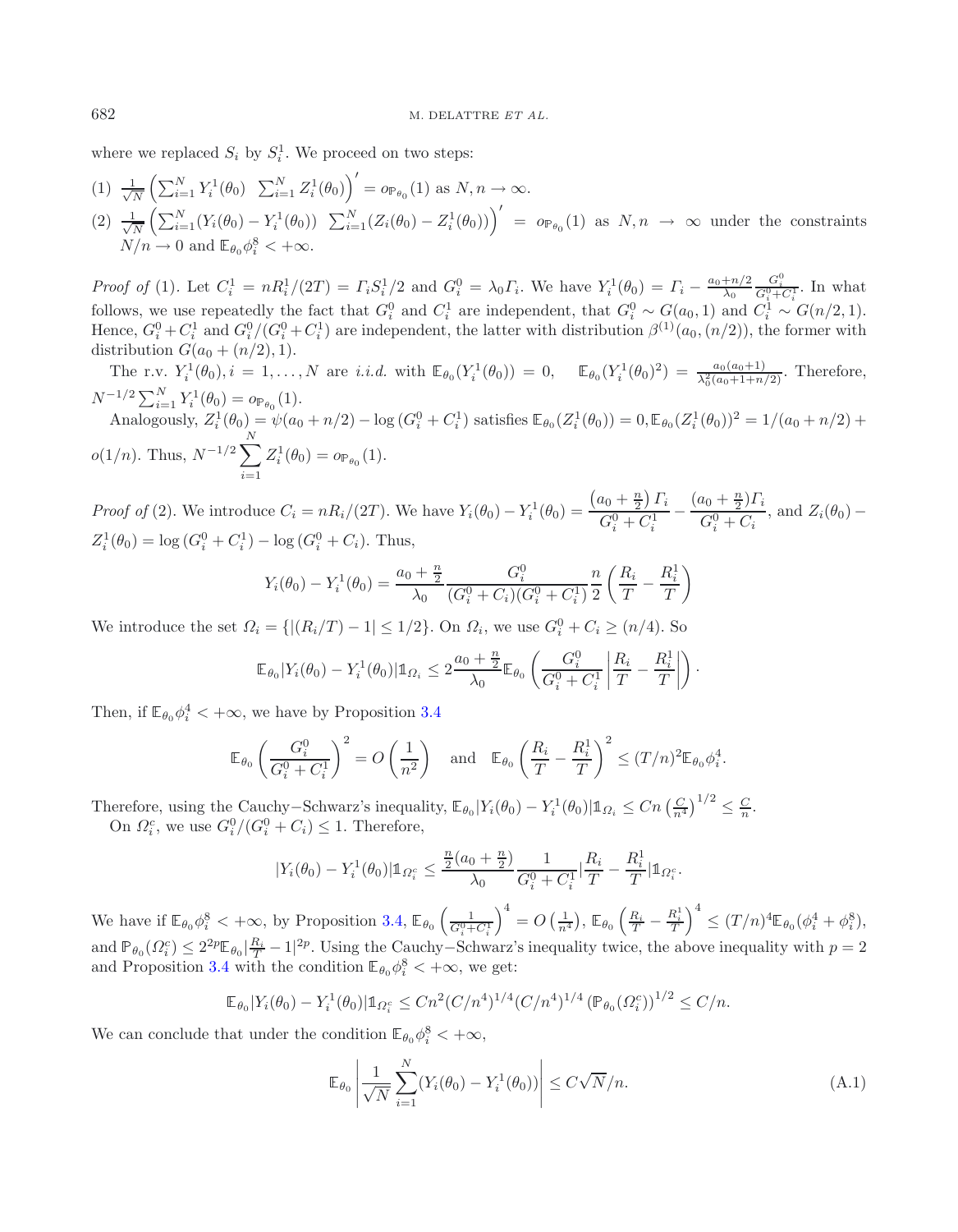We now turn to the other difference. We have by the Taylor's formula

$$
Z_i(\theta_0) - Z_i^1(\theta_0) = \frac{n}{2} \frac{1}{G_i^0 + n/2} \left( \frac{R_i^1}{T} - \frac{R_i}{T} \right) + \frac{n}{2} \left( \frac{R_i^1}{T} - \frac{R_i}{T} \right) \int_0^1 f_i(s) \, ds,
$$

where  $f_i(s) = -\frac{s \frac{n}{2} \left( \frac{R_i^1}{T} - 1 \right) + (1-s) \frac{n}{2} \left( \frac{R_i}{T} - 1 \right)}{\left( \frac{S_n^1}{S_n} \right) \left( \frac{S_n}{S_n} \right) + \left( \frac{S_n^1}{S_n} \right) \left( \frac{R_i^1}{S_n} \right) \left( \frac{S_n}{S_n} \right)}$  $(G_i^0+n/2)(G_i^0+s\frac{n}{2}\frac{R_i^1}{T}+(1-s)\frac{n}{2}\frac{R_i}{T})$ . We use that:

$$
\left| \mathbb{E}_{\theta_0} \frac{n}{2} \frac{1}{G_i^0 + n/2} \left( \frac{R_i^1}{T} - \frac{R_i^1}{T} \right) | \mathcal{F}_0 \right| \le \frac{n}{2} \frac{C}{n} \frac{1}{G_i^0 + n/2} \phi_i^2 = C \frac{1}{\Gamma_i^2 (G_i^0 + n/2)}
$$

and if  $\mathbb{E}_{\theta_0} \phi_i^4 < +\infty$ ,  $\mathbb{E}_{\theta_0} \frac{1}{\Gamma_i^2 (G_i^0 + n/2)} \leq C \left( \frac{1}{(a_0 + n/2 - 1)(a_0 + n/2 - 2)} \right)^{1/2}$ , to obtain that,

<span id="page-12-0"></span>
$$
\frac{1}{\sqrt{N}}\sum_{i=1}^N \mathbb{E}_{\theta_0} \left| \mathbb{E}_{\theta_0} \frac{n}{2} \frac{1}{G_i^0 + n/2} \left( \frac{R_i^1}{T} - \frac{R_i}{T} \right) | \mathcal{F}_0 \right| \leq \frac{C\sqrt{N}}{n}.
$$

On the other hand, noticing that for  $s \in [0,1]$ :  $|f_i(s)| \leq \frac{n/2}{(G_i^0 + n/2)G_i^0}$  $\left(|\frac{R_i^1}{T}-1|+|\frac{R_i}{T}-1|\right)$  , if  $\mathbb{E}_{\theta_0}\phi_i^8<+\infty$ 

$$
\mathbb{E}_{\theta_0} \left( \int_0^1 f_i(s) \mathrm{d}s \right)^2 \le \left( \mathbb{E}_{\theta_0} \frac{1}{(G_i^0)^4} \mathbb{E}_{\theta_0} \left( \left| \frac{R_i^1}{T} - 1 \right|^4 + \left| \frac{R_i}{T} - 1 \right|^4 \right) \right)^{1/2} \le C \left( \frac{T}{n} \right).
$$

Finally, we have  $\mathbb{E}_{\theta_0} \frac{n}{2} \left| \left( \frac{R_i^1}{T} - \frac{R_i}{T} \right) \int_0^1 f_i(s) ds \right| \leq \left( \frac{C}{n} \right)^{1/2}$ . Therefore,  $\mathbb{E}_{\theta_0} \left| \frac{1}{\sqrt{N}} \sum_{i=1}^N (Z_i(\theta_0) - Z_i^1(\theta_0)) \right| \leq$  $C\sqrt{N}(1/n + 1/n^{1/2}).$ 

*Proof of Proposition* [3.6](#page-5-4). To obtain  $\widetilde{\mathcal{I}}_N(\theta_0)/N = \mathcal{I}(\theta_0) + o_{\mathbb{P}_{\theta_0}}(1)$ , we have to prove that  $\frac{1}{N} \sum_{i=1}^N A_i(\theta_0) \to 0$ , and  $\frac{1}{N} \sum_{i=1}^{N} B_i(\theta_0) \to 0$ , in  $\mathbb{P}_{\theta_0}$  – probability where

$$
A_i(\theta_0) = \frac{a_0 + n/2}{(\lambda_0 + S_i/2)^2} = \frac{a_0 + n/2}{\lambda_0^2} \frac{(G_i^0)^2}{(G_i^0 + C_i)^2}, \quad B_i(\theta_0) = \frac{1}{\lambda_0 + S_i/2} = \frac{\Gamma_i}{G_i^0 + C_i}.
$$
 (A.2)

As in the previous proposition, we separate the cases  $\sigma(.) \equiv 1$  and  $\sigma(.) \not\equiv 1$  and define the random variables  $A_i^1(\theta_0), B_i^1(\theta_0)$  where  $S_i$  is replaced by  $S_i^1$ :

$$
A_i^1(\theta_0) = \frac{a_0 + n/2}{\lambda_0^2} \frac{(G_i^0)^2}{(G_i^0 + C_i^1)^2}, \quad B_i^1(\theta_0) = \frac{\Gamma_i}{G_i^0 + C_i^1}.
$$

Recall that  $C_i^1 \sim G(n/2, 1)$  and is independent of  $\Gamma_i$ . Thus,

$$
\mathbb{E}_{\theta_0} A_i^1(\theta_0) = \frac{a_0(a_0 + 1)}{\lambda_0^2(a_0 + n/2 + 1)} = O\left(\frac{1}{n}\right), \quad \mathbb{E}_{\theta_0} B_i^1(\theta_0) = \frac{a_0}{\lambda_0(a_0 + n/2)} = O\left(\frac{1}{n}\right).
$$

This implies  $\frac{1}{N} \sum_{i=1}^{N} \mathbb{E}_{\theta_0} A_i^1(\theta_0) = O(\frac{1}{n}), \frac{1}{N} \sum_{i=1}^{N} \mathbb{E}_{\theta_0} B_i^1(\theta_0) = O(\frac{1}{n}).$  Next, we study the differences  $A_i(\theta_0) - A_i^1(\theta_0), B_i(\theta_0) - B_i^1(\theta_0).$ 

$$
A_i(\theta_0) - A_i^1(\theta_0) = \frac{a_0 + n/2}{\lambda_0^2} (C_i - C_i^1) \left( \frac{(G_i^0)^2}{(G_i^0 + C_i)(G_i^0 + C_i^1)^2} + \frac{(G_i^0)^2}{(G_i^0 + C_i)^2 (G_i^0 + C_i^1)} \right).
$$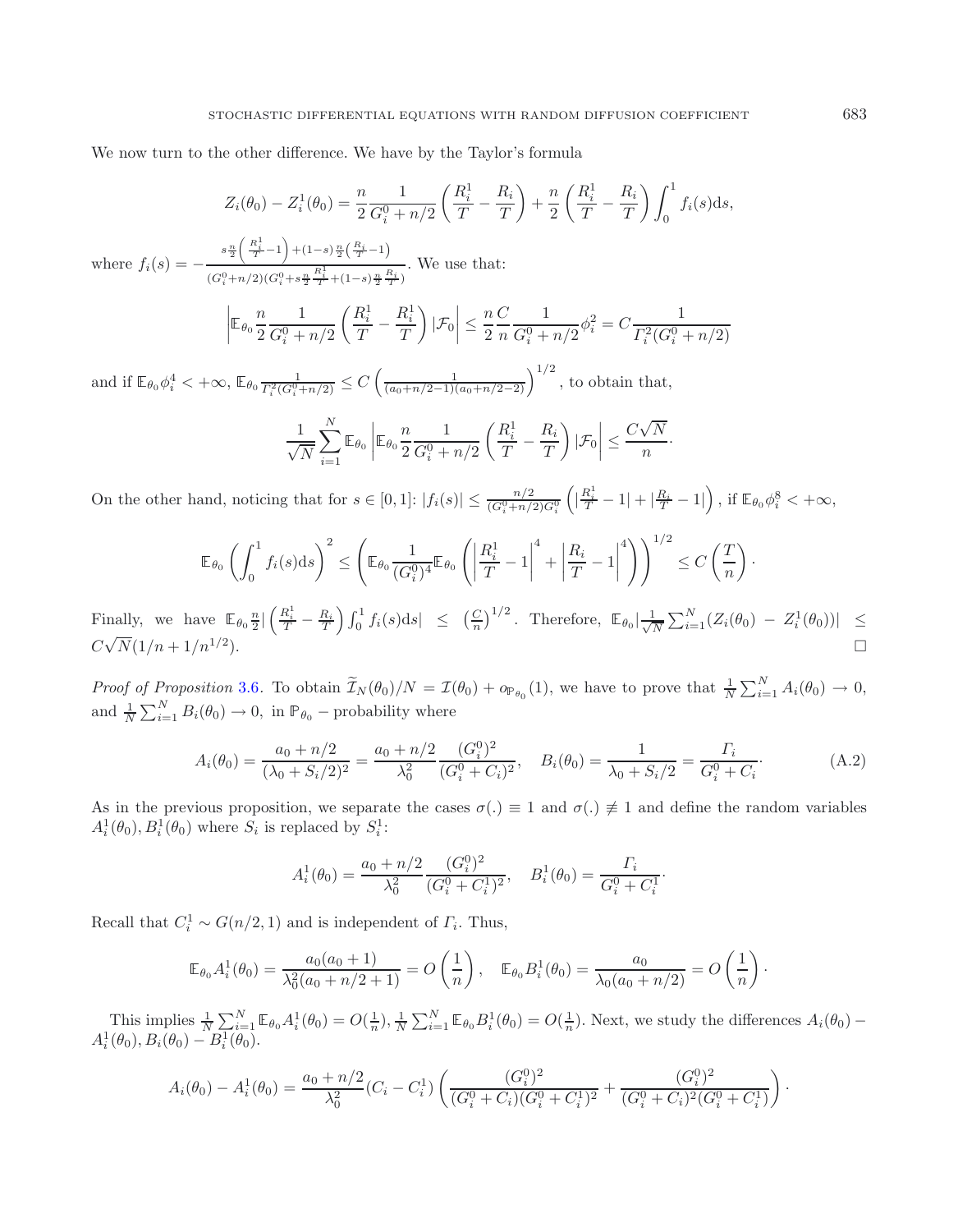Thus:  $|A_i(\theta_0) - A_i^1(\theta_0)| \leq \frac{a_0 + n/2}{\lambda_0^2} |C_i^1 - C_i| \frac{2G_i^0}{(G_i^0 + C_i)(G_i^0 + C_i^1)}$ . We introduce again the set  $\Omega_i = \{|(R_i/T) - 1| \leq 1/2\}$ . On  $\Omega_i$ , using  $G_i^0 + C_i \geq (n/4)$ , we have

$$
\mathbb{E}_{\theta_0}|A_i(\theta_0) - A_i^1(\theta_0)|\mathbb{1}_{\Omega_i} \leq 2\frac{a_0 + n/2}{\lambda_0^2(n/4)} \left[ \mathbb{E}_{\theta_0} \left( \frac{G_i^0}{G_i^0 + C_i^1} \right)^2 \mathbb{E}_{\theta_0} \left( C_i^1 - C_i \right)^2 \right]^{1/2} \leq C/n.
$$

Next, using  $G_i^0/(G_i^0 + C_i) \leq 1$  on  $\Omega_i^c$ , we have  $|A_i(\theta_0) - A_i^1(\theta_0)| \mathbb{1}_{\Omega_i^c} \leq \frac{a_0 + n/2}{\lambda_0^2} |C_i^1 - C_i| \frac{2}{(G_i^0 + C_i^1)}$ . Thus, using the same arguments than in proof of Proposition [3.5](#page-5-3)

$$
\mathbb{E}_{\theta_0}(|A_i(\theta_0) - A_i^1(\theta_0)| \mathbb{1}_{\Omega_i^c}) \le C \left(\mathbb{P}_{\theta_0}(\Omega_i^c)\right)^{1/2} \le \frac{C}{n}.
$$

Analogously,  $B_i(\theta_0) - B_i^1(\theta_0) = \frac{1}{\lambda_0} (C_i^1 - C_i) \frac{G_i^0}{(G_i^0 + C_i)(G_i^0 + C_i^1)}$ . Introducing the set  $\Omega_i$  again, we obtain  $|B_i(\theta_0) |B_i^1(\theta_0)| \leq C \left( \frac{G_i^0}{G_i^0 + G_i^1} + \mathbb{1}_{\Omega_i^c} \frac{n}{G_i^0 + C_i^1} \right)$ <br>the prest is complete  $\left(|R_i/T - R_i^1/T|$ . We conclude  $\mathbb{E}_{\theta_0}|B_i(\theta_0) - B_i^1(\theta_0)| \leq \frac{C}{n} + (\mathbb{P}_{\theta_0}(\Omega_i^c))^{1/2}$ . So the proof is complete.  $\Box$ 

*Proof of Proposition* [3.7](#page-5-5). To obtain the weak consistency of  $\tilde{\theta}_N$  and its asymptotic normality, we follow the scheme described in [\[1](#page-17-9)] (Thm. 3.4 and Lem. 3.5) and [\[7\]](#page-17-10) (Thm. 4.1), see also [\[12\]](#page-17-11). We must prove that:

- (1) Under  $P_{\theta_0}$ ,  $\tilde{G}_N(\theta_0)/\sqrt{\theta_0}$  $N \to_{\mathcal{D}} \mathcal{N}_2(0, \mathcal{I}(\theta_0))$  as  $N \to \infty$ .
- (2)  $\mathcal{I}_N(\theta_0)/N \to \mathcal{I}(\theta_0)$  in  $P_{\theta_0}$ -probability.
- (3)  $\sup_{\theta \in M_{c,N}} |\widetilde{\mathcal{I}}_N(\theta)/N \mathcal{I}(\theta_0)| \to 0$  in  $P_{\theta_0}$ -probability, where  $M_{c,N} = {\theta \in (0, +\infty)^2, \|\theta \theta_0\| \leq c/\sqrt{N}}.$ <br>(Ibiformity explicion) (Uniformity condition)

Points (1) and (2) are directly implied by Propositions [3.5](#page-5-3) and [3.6.](#page-5-4) It remains to prove (3). We will prove

 $(a) \mathbb{E}_{\theta_0}(\sup_{\theta \in M_{c,N}} |\mathcal{I}_N^1(\theta)/N - \mathcal{I}_N^1(\theta_0)/N|) \to 0.$ (b)  $\mathbb{E}_{\theta_0}(\sup_{\theta \in M_{c,N}} |\mathcal{I}_N^1(\theta)/N - \mathcal{I}_N(\theta)/N|) \to 0.$ 

**Point (a).** Let  $\varepsilon > 0$  be such that  $a_0 - \varepsilon > 0$ ,  $\lambda_0 - \varepsilon > 0$ . Choose N large enough to ensure that  $M_{c,N} = \{(a, \lambda) \in (0, +\infty)^2, |a - a_0| \le c/\sqrt{N}, |\lambda - \lambda_0| \le c/\sqrt{N}\} \subset [a_0 - \varepsilon, a_0 + c] \times [\lambda_0 - \varepsilon, \lambda_0 + c]$  and  $n > 8$ . We ha

$$
\widetilde{\mathcal{I}}_N^1(\theta)/N - \widetilde{\mathcal{I}}_N^1(\theta_0)/N = \mathcal{I}(\theta) - \mathcal{I}(\theta_0) + \begin{pmatrix} D_N^{11}(\theta, \theta_0) \ D_N^{12}(\theta, \theta_0) \\ D_N^{12}(\theta, \theta_0) \ D_N^{22}(\theta, \theta_0) \end{pmatrix}
$$

where  $D_N^{11}(\theta, \theta_0) = \frac{1}{N} \sum_{i=1}^N (A_i^1(\theta) - A_i^1(\theta_0)), D_N^{12}(\theta, \theta_0) = \frac{1}{N} \sum_{i=1}^N (B_i^1(\theta) - B_i^1(\theta_0)), D_N^{22}(\theta, \theta_0) = -(\psi'(a + \theta_0))$  $n/2$  –  $\psi'(a_0+n/2)$ ). We only study  $D^{11}$  and  $D^{12}$  which are the most difficult. We can write  $D_N^{11}(\theta, \theta_0) = c_N + d_N$ , with  $G_i = \lambda F_i$  and

$$
c_N = (\lambda - \lambda_0)(a_0 + n/2) \frac{1}{N} \sum_{i=1}^N \frac{\Gamma_i (G_i + G_i^0 + 2C_i^1)}{(G_i + C_i^1)^2 (G_i^0 + C_i^1)^2}, \ d_N = (a_0 - a) \frac{1}{N} \sum_{i=1}^N \frac{\Gamma_i}{(G_i + C_i^1)^2}.
$$

For  $\theta \in M_{c,N}$ , we have the bounds  $|d_N| \leq \frac{c}{(\lambda_0 - \varepsilon)^2 \sqrt{N}}$ , and

$$
|c_N| \le \frac{c(a_0 + n/2)}{\sqrt{N}} \left[ (2\lambda_0 + c) \left( \frac{\Gamma_i}{C_i^1} \right)^4 + \left( 2 \frac{\Gamma_i}{C_i^1} \right)^3 \right]
$$

We have, for  $n > 2k$ ,  $\mathbb{E}_{\theta_0} \left( \frac{\Gamma_i}{2C} \right)$  $2C_i^1$  $\bigg)^k = (2\lambda_0)^{-k} \frac{(a_0 + k - 1)(a_0 + k - 2)...a_0}{(n/2 - 1)(n/2 - 2)...(n/2 - k)}.$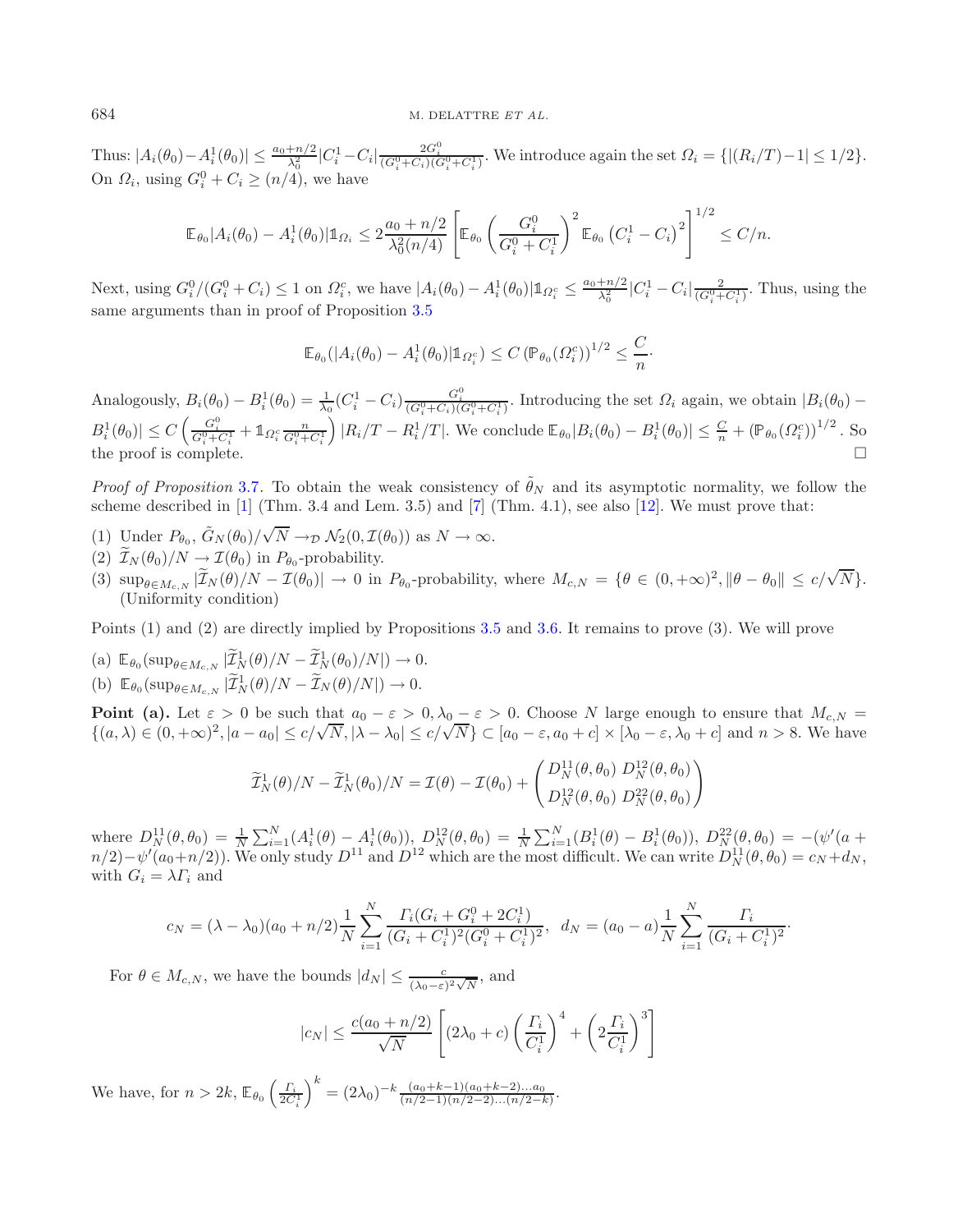Thus,  $\mathbb{E}_{\theta_0} \sup_{\theta \in M_{c,N}} |c_N| \leq \frac{C}{\sqrt{Nn^2}}$ . Thus  $\mathbb{E}_{\theta_0} \sup_{\theta \in M_{c,N}} |D_N^{11}(\theta, \theta_0)| = O(1/\sqrt{N})$ √ N). For the other term, (a) is proved as we have

$$
\sup_{\theta \in M_{c,N}} |D_N^{12}(\theta, \theta_0)| \le |\lambda - \lambda_0| \frac{1}{\lambda_0(\lambda_0 - \varepsilon)} = O(1/\sqrt{N}).
$$

We now prove (b). For this, we prove the convergence to 0 of (see  $(A.2)$ :  $\mathbb{E}_{\theta_0} \sup_{\theta \in M_{c,N}} |A_i(\theta) - A_i^1(\theta)|$  and  $\mathbb{E}_{\theta_0} \sup_{\theta \in M_{c,N}} |B_i(\theta) - B_i^1(\theta)|$ . We have  $|A_i(\theta) - A_i^1(\theta)| \le \frac{a_0 + n/2 + c}{(\lambda_0 - \varepsilon)^2} |C_i^1 - C_i| \frac{2G_i}{(G_i + C_i)(G_i + C_i^1)}$ . On the set  $\Omega_i = \{|(R_i/T) - 1| \le 1/2\}$ ,  $R_i/T \ge 1/2$  and  $G_i + C_i \ge n/4$ . Thus, as  $G_i + C_i^1 > C_i^1$  and for  $n > 4$ ,

$$
\mathbb{E}_{\theta_0} \sup_{\theta \in M_{c,N}} |A_i(\theta) - A_i^1(\theta)| \mathbb{1}_{\Omega_i}
$$
\n
$$
\leq 2 \frac{a_0 + n/2 + c}{(\lambda_0 - \varepsilon)^2 (n/4)} (n/2) \left( \mathbb{E}_{\theta_0} (R_i^1 / T - R_i / T)^2 \mathbb{E}_{\theta_0} ((\lambda_0 + c) \Gamma_i)^2 \mathbb{E}_{\theta_0} (1 / C_i^1)^2) \right)^{1/2}
$$
\n
$$
\leq C \frac{T}{n} \left( \mathbb{E}_{\theta_0} (\phi_i^2 + \phi_i^4) \right)^{1/2} = O\left(\frac{1}{n}\right).
$$

Next  $(n > 8, \mathbb{E}_{\theta_0} \phi_i^8 < +\infty)$ 

$$
\mathbb{E}_{\theta_0} \sup_{\theta \in M_{c,N}} |A_i(\theta) - A_i^1(\theta)| \mathbb{1}_{\Omega_i^c}
$$
\n
$$
\leq \frac{2(a_0 + n/2 + c)n/2}{(\lambda_0 - \varepsilon)^2} (\mathbb{P}_{\theta_0}(\Omega_i^c))^{1/2} \left( \mathbb{E}_{\theta_0}(R_i^1/T - R_i/T)^4 \mathbb{E}_{\theta_0} \frac{1}{(nR_i^1/T)^4} \right)^{1/4} = o(1).
$$

We have  $B_i(\theta) - B_i^1(\theta) = \frac{\Gamma_i}{(\lambda \Gamma_i + \frac{nR_i}{2T})(\lambda \Gamma_i + \frac{nR_i^1}{2T})}$  $\left(\frac{nR_i^1}{2T} - \frac{nR_i}{2T}\right)$ . Using that  $\lambda \ge \lambda_0 - \varepsilon$ ,

<span id="page-14-0"></span>
$$
\mathbb{E}_{\theta_0} \sup_{\theta \in M_{c,N}} |B_i(\theta) - B_i^1(\theta)| \le C \frac{n}{2(\lambda_0 - \varepsilon)} \frac{T}{n} \left( \frac{1}{(n/2 - 1)(n/2 - 2)} \mathbb{E}_{\theta_0} (\phi_i^2 + \phi_i^4) \right)^{1/2}
$$
  
=  $O\left(\frac{1}{n}\right).$ 

Therefore, the proof of the first part of Proposition [3.7](#page-5-5) is complete.

The fact that  $\sqrt{N}(\tilde{\theta}_n - \theta_N) = o_{\mathbb{P}_{\theta_0}}(1)$  can be deduced from the above proof.

*Proof of Proposition* [3.9](#page-6-2). We first consider the case  $\sigma(.) \equiv 1$  and the estimating function  $\nabla U_N(\theta)$ . To get the result, it is enough to prove that:

$$
\frac{1}{\sqrt{N}} \sum_{i=1}^{N} \left( \frac{n}{S_i^1} - \Gamma_i \right) = o_{\mathbb{P}_{\theta_0}}(1), \quad \frac{1}{\sqrt{N}} \sum_{i=1}^{N} \left( \log \frac{n}{S_i^1} - \log \Gamma_i \right) = o_{\mathbb{P}_{\theta_0}}(1), \tag{A.3}
$$

where we recall that  $S_i^1/n = \Gamma_i^{-1} R_i^1/T$  and  $nR_i^1/T$  is independent of  $\Gamma_i$  and has distribution  $\chi^2(n)$ . Using results recalled in Section [6,](#page-16-0) for  $n > 2$ , we have  $\mathbb{E}_{\theta_0}(\frac{n}{S_i^1} - \Gamma_i) = \mathbb{E}_{\theta_0} \Gamma_i \mathbb{E}_{\theta_0}(\frac{n/2}{C_i^1} - 1) = \frac{a_0}{\lambda_0} O(n^{-1})$ . Analogously, for  $n > 4$ ,  $\mathbb{E}_{\theta_0}(\frac{n}{S_i^1} - \Gamma_i)^2 = \mathbb{E}_{\theta_0} \Gamma_i^2 \mathbb{E}_{\theta_0}(\frac{n}{C_i^1} - 1)^2 = O(n^{-1})$ . This implies:  $\mathbb{E}_{\theta_0}(\frac{1}{\sqrt{N}} \sum_{i=1}^N (\frac{n}{S_i^1} - \Gamma_i))^2 = O(n^{-1}) + \frac{N-1}{2}(O(n^{-1}))^2$ . Hence, the first part of [\(A.3\)](#page-14-0) holds provided that  $\sqrt{N}/n = o(1)$ .

For the second assertion, we compute  $\mathbb{E}_{\theta_0}(\log \frac{n}{S_i^1}-\log \Gamma_i) = -\psi(n/2)+\log(n/2) = O(n^{-1}),$  and  $\text{Var}_{\theta_0}(\log \frac{n}{S_i^1}-\log n)$  $\log I_i = \mathbb{E}_{\theta_0}(-\log C_i^1 + \psi(n/2))^2 = O(n^{-1}).\psi'(n/2)$  Therefore, the second part of [\(A.3\)](#page-14-0) also holds for  $\sqrt{N}/n = o(1)$ .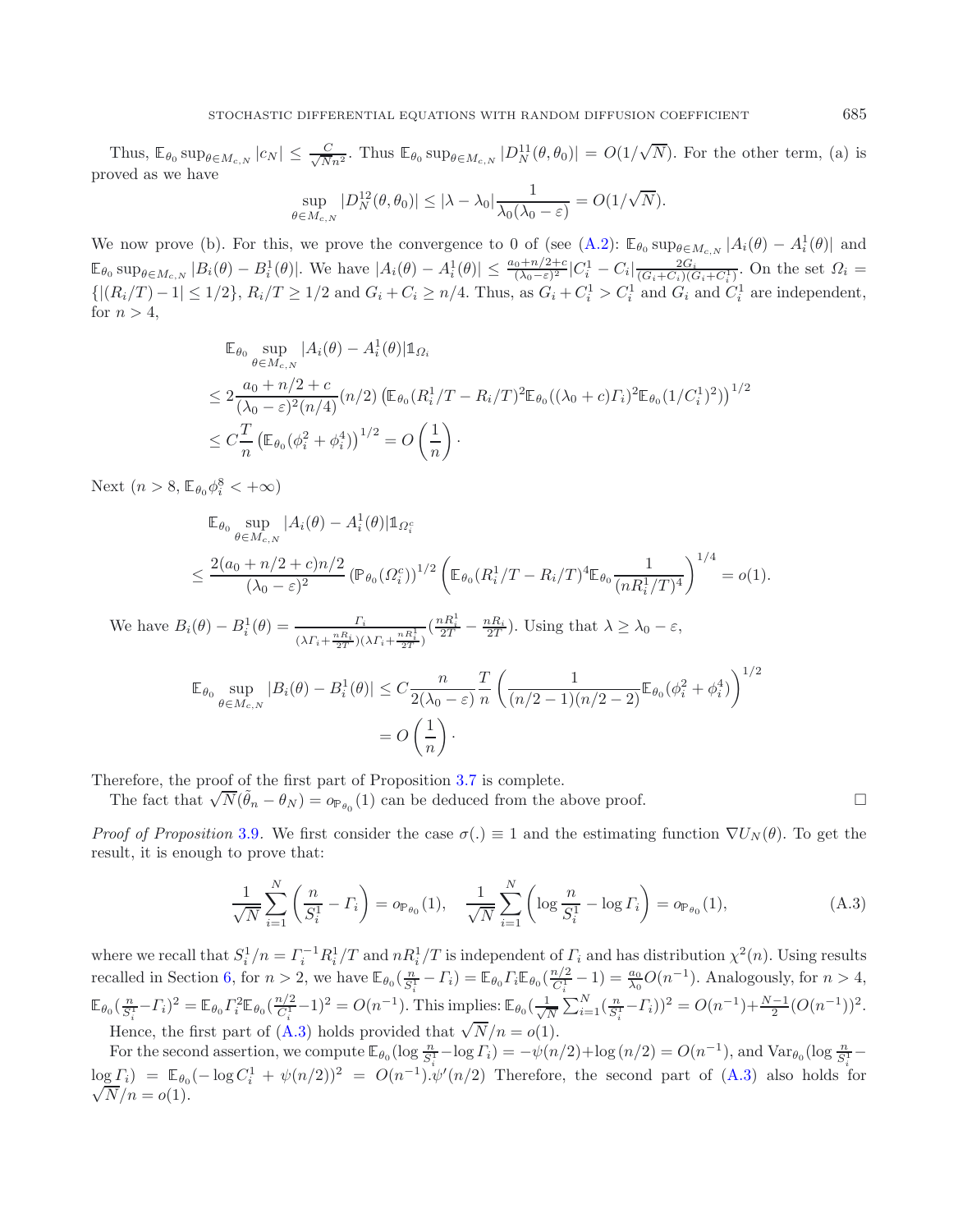Next, the result on  $\theta_N^*$  will follow analogously from the fact that  $T_N = (\sqrt{N})^{-1} \sum_{i=1}^N (\widetilde{\log} \Gamma_i - \log \Gamma_i)$  and  $\theta_N = (\sqrt{N})^{-1} \sum_{i=1}^N (\widetilde{\log} \Gamma_i - \log \Gamma_i)$  and  $\tau_N = (\sqrt{N})^{-1} \sum_{i=1}^N (\widetilde{I}_i - I_i)$  both tend to 0 in probability. The result follows from the first part of the proof and from Lemma [3.8](#page-6-3) which we prove now.

*Proof of Lemma* [3.8](#page-6-3)*.* We write:  $\tilde{\Gamma}_i - \frac{n}{S_i^1} = \frac{n}{S_i} \mathbb{1}_{(S_i/n \ge k/\sqrt{n})} - \frac{n}{S_i^1} = \nu_i + \nu'_i$  with

<span id="page-15-0"></span>
$$
\nu_i = \left(\frac{n}{S_i} - \frac{n}{S_i^1}\right) \mathbb{1}_{(S_i/n \ge k/\sqrt{n})}, \quad \nu_i' = -\frac{n}{S_i^1} \mathbb{1}_{(S_i/n < k/\sqrt{n})}.\tag{A.4}
$$

And analogously  $\log \frac{S_i}{n} \mathbb{1}_{(S_i/n \ge k/\sqrt{n})} - \log \frac{S_i^1}{n} = \tau_i + \tau'_i$  with

$$
\tau_i = \left(\log \frac{S_i}{n} - \log \frac{S_i^1}{n}\right) \, \mathbb{1}_{(S_i/n \ge k/\sqrt{n})}, \quad \tau_i' = -\log \frac{S_i^1}{n} \, \mathbb{1}_{(S_i/n < k/\sqrt{n})}.\tag{A.5}
$$

For  $n > 4$  and  $\mathbb{E}_{\theta_0} \phi_i^8 < +\infty$ , using explicit computations,  $\mathbb{E}_{\theta_0} \left( \frac{n}{S_i^1} \right)^2 = O(1)$ ,  $\mathbb{E}_{\theta_0} \log^2 \frac{S_i^1}{n} = O(1)$ . To obtain that  $\mathbb{E}_{\theta_0}(\nu'_i + \tau'_i)^2 = O(n^{-2}),$  we now prove that:

$$
\mathbb{P}_{\theta_0}(S_i/n < k/\sqrt{n}) \le C/n^2. \tag{A.6}
$$

*Proof of* [\(A.6\)](#page-15-0)*.* We remark:

$$
\left(\frac{S_i}{n} < \frac{k}{\sqrt{n}}\right) \subset \left(\left|\phi_i^2 - \frac{S_i}{n}\right| > \phi_i^2 - \frac{k}{\sqrt{n}}, \phi_i^2 \ge 2\frac{k}{\sqrt{n}}\right) \cup \left(\phi_i^2 < 2\frac{k}{\sqrt{n}}\right)
$$
\n
$$
\subset \left(\left|\phi_i^2 - \frac{S_i}{n}\right| > \frac{\phi_i^2}{2}\right) \cup \left(\phi_i^{-2} > \frac{\sqrt{n}}{2k}\right) = \left(\left|1 - \frac{R_i}{T}\right| > \frac{1}{2}\right) \cup \left(\phi_i^{-2} > \frac{\sqrt{n}}{2k}\right).
$$

Consequently, using the Markov's inequality and Proposition [3.4](#page-5-2) yields:

$$
\mathbb{P}_{\theta_0}(S_i/n < k/\sqrt{n}) \le C\left(2^4 \left(\frac{T}{n}\right)^2 (1 + \mathbb{E}_{\theta_0}(\phi_i^4 + \phi_i^8) + \frac{(2k)^4}{n^2} \mathbb{E}_{\theta_0} \phi_i^{-4}\right) \le c'/n^2.
$$

So the proof of  $(A.6)$  is complete.  $\Box$ 

It remains to study the terms  $\nu_i, \tau_i$ . We have on  $(S_i/n \geq k/\sqrt{n})$ :

$$
|\nu_{i}| = \left| \frac{1}{S_{i}^{1}/n} (S_{i}^{1}/n - S_{i}/n) \left( \frac{1}{S_{i}/n} - \Gamma_{i} + \Gamma_{i} \right) \right|
$$
  

$$
\leq \frac{1}{R_{i}^{1}/T} \left| \left( \frac{R_{i}^{1}}{T} - \frac{R_{i}}{T} \right) \left( 1 - \frac{R_{i}}{T} \right) \right| \Gamma_{i}^{-1} \frac{\sqrt{n}}{k} + \frac{\Gamma_{i}}{R_{i}^{1}/T} \left| \frac{R_{i}^{1}}{T} - \frac{R_{i}}{T} \right|.
$$

We use Proposition [3.4,](#page-5-2) the Cauchy–Schwarz's inequality and the exact distribution of  $\Gamma_i$  and  $\frac{1}{R_i^1/T}$  to obtain, for  $n > 4$  and  $\mathbb{E}_{\theta_0} \phi_i^8 < +\infty$ :

$$
\mathbb{E}_{\theta_0} \nu_i^2 \le C \left[ \frac{n}{k^2} \left( \mathbb{E}_{\theta_0} \left( \frac{R_i^1}{T} - \frac{R_i}{T} \right)^4 \mathbb{E}_{\theta_0} (1 - \frac{R_i}{T})^4 \right)^{1/2} + \left( \mathbb{E}_{\theta_0} \left( \frac{R_i^1}{T} - \frac{R_i}{T} \right)^2 \right) \right] \le \frac{C'}{n^2}.
$$

For the term  $\tau_i$ , we use the Taylor's formula and get:

$$
\tau_i = (S_i/n - S_i^1/n) \int_0^1 \frac{ds}{s(S_i/n) + (1-s)(S_i^1/n)}.
$$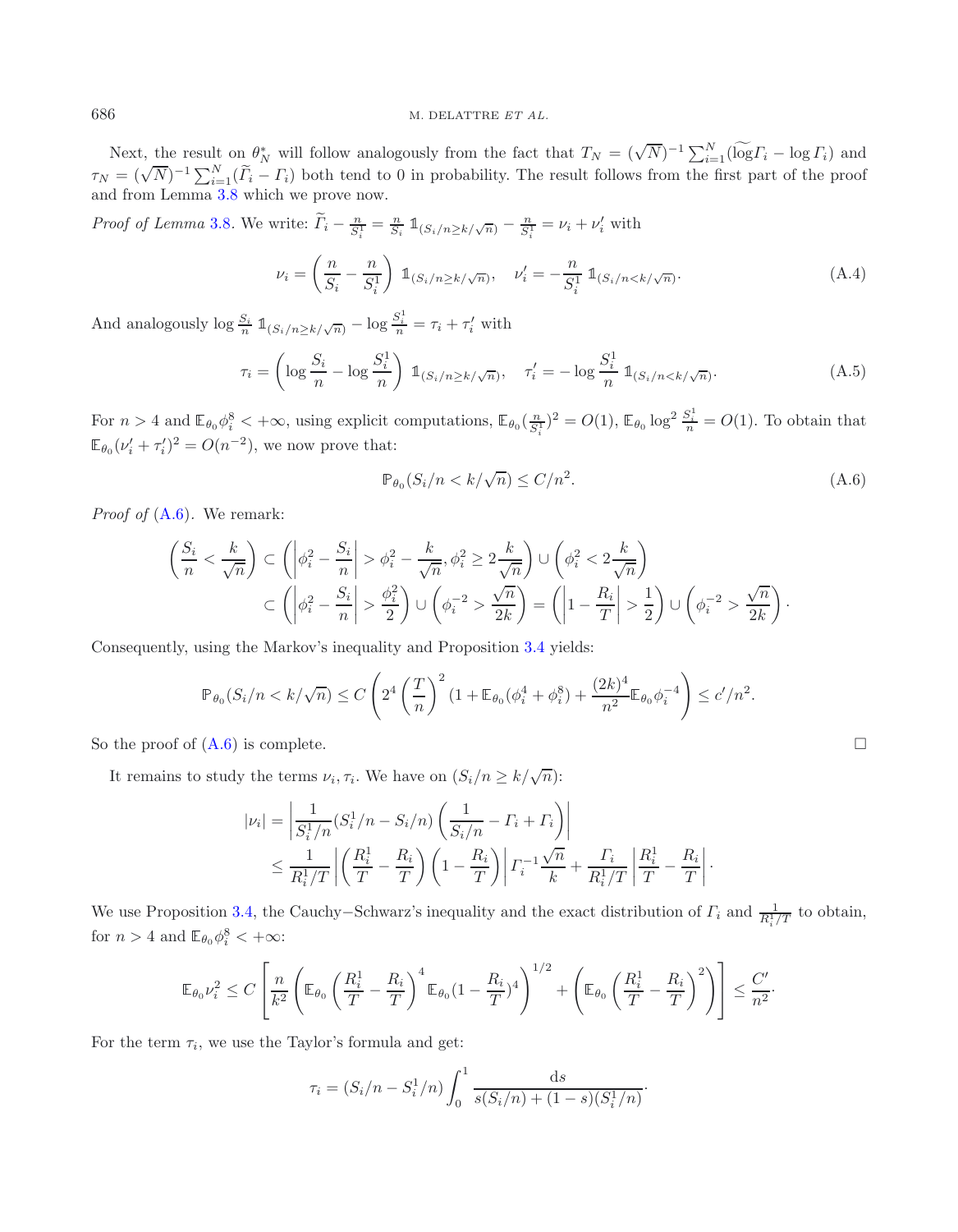Then, we split the integral:

$$
\int_0^1 \frac{ds}{s(S_i/n) + (1-s)(S_i^1/n)} = \frac{1}{S_i^1/n} + \int_0^1 \frac{s(S_i^1/n - S_i/n)}{(s(S_i/n) + (1-s)(S_i^1/n))S_i^1/n} ds.
$$

Thus, on  $(S_i/n \geq k/\sqrt{n})$ , we obtain, after simplifications:

$$
|\tau_i| \leq \frac{1}{R_i^1/T} |R_i/T - R_i^1/T| + \frac{\sqrt{n}}{k} \frac{1}{R_i^1/T} \Gamma_i^{-1} (R_i/T - R_i^1/T)^2.
$$

This yields  $\mathbb{E}_{\theta_0} \tau_i^2 \le C/n^2$ . The proof of Lemma [3.8](#page-6-3) is now complete.

Applying Lemma [3.8,](#page-6-3) we obtain the result of Proposition [3.9.](#page-6-2)

## <span id="page-16-1"></span>Appendix B. Auxiliary results

<span id="page-16-0"></span>We recall some properties of Gamma and related distributions. The Gamma distribution with parameters  $(a, \lambda)$   $(a > 0, \lambda > 0)$ ,  $G(a, \lambda)$ , has density  $\gamma_{a,\lambda}(x) = (\lambda^a/\Gamma(a))x^{a-1}e^{-x}\mathbb{1}_{(0,+\infty)}(x)$ , where  $\Gamma(a)$  is the Gamma fonction. The digamma function  $\psi(a) = \Gamma'(a)/\Gamma(a)$  admits the following integral representation:  $\psi(z) = -\gamma + \gamma(z)$  $\int_0^1 (1 - t^{z-1})/(1 - t) dt$ . (where  $\gamma = \psi(1) = \Gamma'(1)$ ). For all positive a, we have  $\psi'(a) = -\int_0^1 \frac{\log t}{1 - t} t^{a-1} dt$ . Consequently, using an integration by part,  $-a\psi'(a) = -1 - \int_0^1 t^a g(t) dt$ , where  $g(t) = (\log t/(1-t))'$ . A simple study vields that  $t^a g(t)$  is integrable on (0, 1) and positive except at  $t = 1$ . Thus  $1 - a\psi'(a) \neq 0$ . The following study yields that  $t^a g(t)$  is integrable on  $(0,1)$  and positive except at  $t = 1$ . Thus,  $1 - a\psi'(a) \neq 0$ . The following asymptotic expansions as a tends to infinity hold:

$$
\log \Gamma(a) = \left(a - \frac{1}{2}\right) \log a - a + \frac{1}{2} \log 2\pi + O\left(\frac{1}{a}\right),\tag{B.1}
$$

$$
\psi(a) = \log a - \frac{1}{2a} + O\left(\frac{1}{a^2}\right), \quad \psi'(a) = \frac{1}{a} + O\left(\frac{1}{a^2}\right)
$$
\n(B.2)

The following results are classical.

**Proposition B.1.** *If* X *has distribution*  $G(a, \lambda)$ *, then*  $\lambda X$  *has distribution*  $G(a, 1)$ *. For all integer* k<sub>*,*</sub>  $\mathbb{E}(\lambda X)^k =$  $\frac{\Gamma(a+k)}{\Gamma(a)}$ . For  $a > k$ ,  $\mathbb{E}(\lambda X)^{-k} = \frac{\Gamma(a-k)}{\Gamma(a)}$ . Moreover,  $\mathbb{E} \log(\lambda X) = \psi(a)$ ,  $Var [\log(\lambda X)] = \psi'(a)$ .<br>If Y Y are independent. Y hereing distribution  $C(a, 1)$  and Y hereing distribution  $C(b, 1)$ .

If X, Y are independent, X having distribution  $G(a, 1)$  and Y having distribution  $G(b, 1)$   $(a, b > 0)$ , then,  $X + Y$  and  $X/(X + Y)$  are independent,  $X + Y$  has distribution  $G(a + b, 1)$ ,  $T = \frac{X}{X+Y}$  has distribution beta of *the first kind with parameters*  $(a, b)$ *, denoted by*  $\beta^{(1)}(a, b)$ *, and density* 

$$
f_T(t) = \frac{1}{B(a,b)} t^{a-1} (1-t)^{b-1} \mathbb{1}_{(0,1)}(t),
$$

*with*  $B(a, b) = \frac{\Gamma(a)\Gamma(b)}{\Gamma(a+b)}$  and  $Z = X/Y$  has distribution beta of the second kind with parameters  $(a, b)$ , denoted *by*  $\beta^{(2)}(a, b)$ *, and density* 

$$
f_Z(z) = \frac{1}{B(a,b)} \frac{z^{a-1}}{(1+z)^{a+b}} \mathbb{1}_{(0,+\infty)}(z).
$$

*We have*  $E(T) = \frac{a}{a+b}$ ,  $E(T^2) = \frac{a(a+1)}{(a+b)(a+b+1)}$ ,  $Var(T) = \frac{ab}{(a+b)^2(a+b+1)}$ ,  $E \log T = \psi(a) - \psi(a+b)$ ,  $Var(\log T) = \psi'(a) - \psi'(a+b)$ ,  $Cov(T, \log T) = \frac{b}{(a+b)^2}$ .

 $\Box$